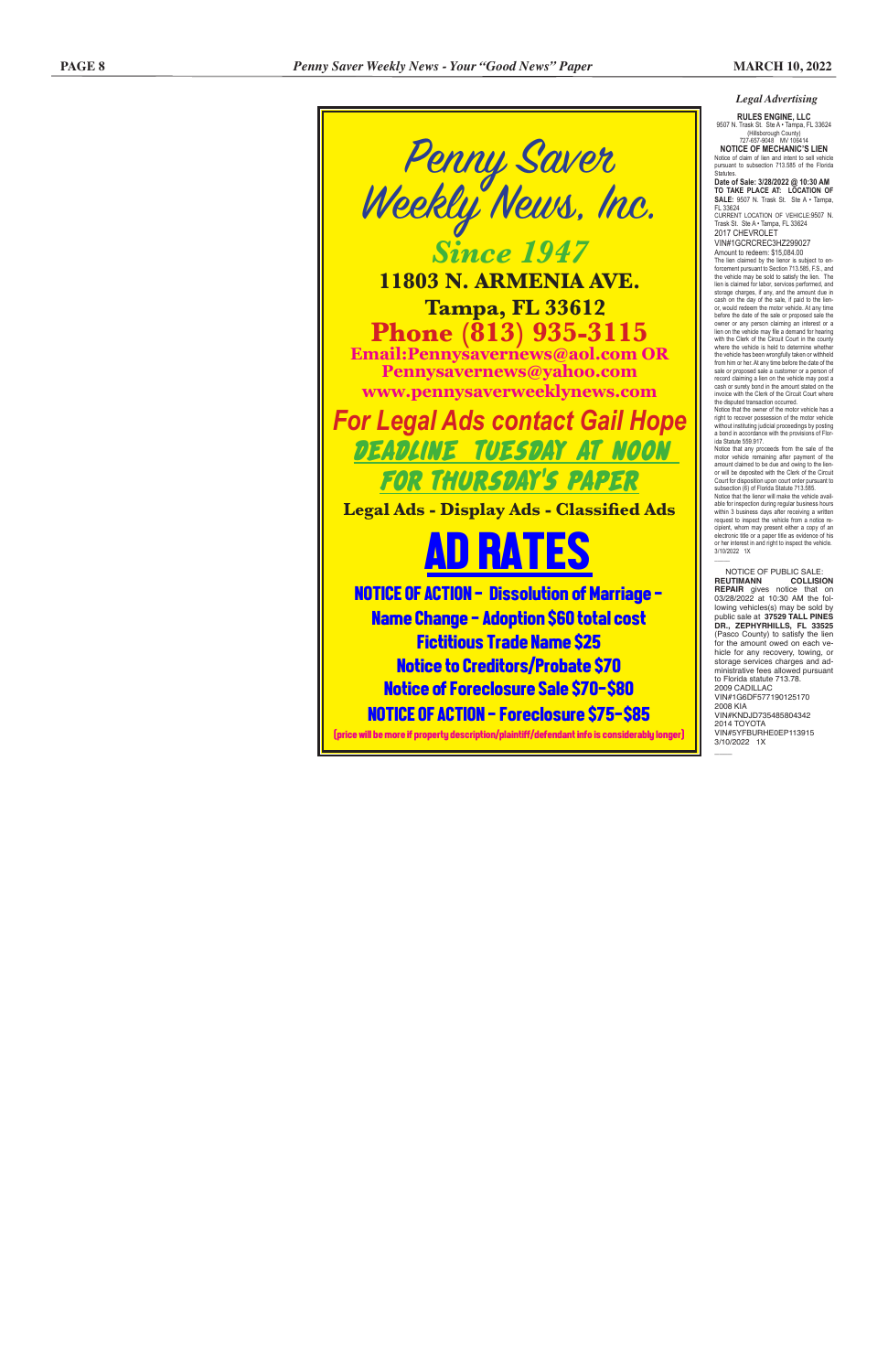#### **SPESCH AUTO CENTER, LLC**

# **EMAIL US YOUR NEWS TO PENNYSAVERNEWS@AOL.COM**

IN THE CIRCUIT COURT FOR HILLSBOROUGH COUNTY, FLORIDA, THIRTEENTH JUDICIAL DISTRICT, PROBATE DIVISION File No.: 22-CP-341 Division: A

IN RE: ESTATE OF: KENNETH H. BRANDON, Jr. Deceased

**NOTICE TO CREDITORS**

The administration of the estate of KENNETH H. BRANDON, Jr., deceased, whose date of death was January 17, 2022, is pending in the Circuit Court for HILLSBOROUGH County, Florida, Probate Division, the address of which is 800 E. Twiggs Street, Room 206, Tampa, FL 33602. The name and address of the personal representative and the personal representative's attorney are set forth below.

All creditors of the decedent and other persons having claims or demands against decedent's estate on whom a copy of this notice is required to be served must file their claims with this Court WITHIN THE LATER OF 3 MONTHS AFTER THE TIME OF THE FIRST PUBLICATION OF THIS NOTICE

All other creditors of the decedent and other persons having claims or demands against decedent's estate must file their claims with this court WITHIN 3 MONTHS AFTER THE DATE OF THE FIRST PUBLICATION OF THIS NOTICE.

Notice of Public Sale PURSUANT TO CH 713.78 OF THE FLORIDA STATUTES, BE-LOW SAID VEHICLES TO BE SOLD TO SATISFY TOWING AND STORAGE AT: **SALE TO BE HELD AT: Crockett's Towing (shop 3) 13601 US Hwy 41 Spring Hill, FL 34610** (Pasco County) **SALE DATE: 3/24/2022 At 8 am**. INVC# CR13409 HMDE XXXXXXXXXXXXXX INVC# CR19134 BIG TEX XXXXXXXXXXXXXXXXX 2006 FORD 1FTSW20P56ED78178 2007 FORD 1FDWW36PX7EB27443 **SALE TO BE HELD AT: Crockett's Towing (shop 4) 7809 US Hwy 301 N Tampa, FL 33637** (Hillsborough County) **SALE DATE: 3/24/2022 At 8 am**. 2014 Chevrolet 2G1125S34E9196243 2020 ZHNG L5YTCKPV4L1103219 CROCKETT'S TOWING RE-SERVES THE RIGHT TO AC-CEPT OR REJECT ANY AND ALL BIDS. CROCKETT'S TOWING RESERVES THE RIGHT TO BID. BIDDING BEGINS AT THE AMOUNT OWED. ALL VEHI-CLES ARE SOLD AS IS. SELLER GUARANTEES NO TITLE. 3/10/2022 1X  $\overline{\phantom{a}}$ 

> ALL CLAIMS NOT FILED WITHIN THE TIME PERI-ODS SET FORTH IN SECTION 733.702 OF THE FLORIDA PRO-BATE CODE WILL BE FOREVER BARRED.

> NOTWITHSTANDING THE TIME PERIODS SET FORTH ABOVE, ANY CLAIM FILED TWO (2) YEARS OR MORE AFTER THE DECEDENT'S DATE OF DEATH IS BARRED.

The date of first publication of this notice is: March 10, 2022.

Attorney for Personal Representative: Karen B. Brandon, Personal Representative 10329 Holstein Edge Place Riverview, FL 33569

Personal Representative: William P. Schwarz, Attorney for Petitioner 7406 Commerce Street Riverview, FL 33578 Florida Bar No. 464521 wpschwarz@verizon.net Phone: 813/677-8033 3/10/2022 x 3/17/2022 2x

3/10/2022 1X  $\overline{\phantom{a}}$ 

 $\overline{\phantom{a}}$ Notice of Sale PURSUANT TO CH 713.78 OF THE FLORIDA STATUTES, BE-LOW SAID VEHICLES TO BE SOLD TO SATISFY TOWING AND STORAGE: **SALE TO BE HELD AT: Professional Towing 3304 E 7th Ave Tampa, FL 33605** (Hillsborough County) **SALE DATE: 3/22/2022 At 9 am**. 2004 Chevrolet 1GNEC16Z84J195958 2007 Volkswagen 3VWRG81K57M100679 2010 Volkswagen 3VWRX7AJ5AM155836 PROFESSIONAL TOWING RE-SERVES THE RIGHT TO AC-CEPT OR REJECT ANY AND ALL BIDS. PROFESSIONAL TOW-ING RESERVES THE RIGHT TO BID. BIDDING BEGINS AT THE AMOUNT OWED. ALL VEHI-CLES ARE SOLD AS IS. SELLER GUARANTEES NO TITLE. 3/10/2022 1X  $\overline{\phantom{a}}$ NOTICE OF SALE Each of you are hereby notified a lien is claimed on the following vehicles for towing and storage charges due and unpaid per Florida Statute #713.78. The vehicle(s) will be sold free and clear of all prior liens in accordance with the provisions of Florida Statute #713.78 on the following dates at 10:00 A.M. Sale will be held at **ROSARIO'S AUTOMOTIVE SERVICES, INC., 9206 N. 16TH ST., TAMPA, FL. 33612** (Hillsborough County). Note: ROSARIO'S AUTOMOTIVE SERVICES, INC. reserves the right to bid. **SALE DATE: APRIL 4, 2022** #22-42 2004 CHEVY VIN#1GCEC14V84Z283905 **SALE DATE: APRIL 5, 2022** #22-44 2014 HONDA VIN#JH2SC7418EK000049 **SALE DATE: APRIL 6, 2022** #22-45 2015 NISSAN

3/10/2022 1X  $\overline{\phantom{a}}$ 

NOTICE OF FORECLOSURE OF LIEN AND INTENT TO SELL VEHICLE Each of you is hereby notified that

is 8:00 A.M. **AT RC TOWING & RECOVERY, 4805 N. HESPERIDES ST., TAM-**PA. FL 33614 (Hillsborough Coun-

ty) **SALE DATE: APRIL 2, 2022** 2006 CHEVY TRAILBLAZER VIN#1GNDS13S762252699 **SALE DATE: APRIL 3, 2022** 2004 NISSAN QUEST VIN#5N1BV28U34N359327 **SALE DATE: APRIL 4, 2022** 1997 FORD RANGER VIN#1FTCR11X3VTA42804 2016 HYUNDAI ELANTRA VIN#5NPDH4AE8GH753137 2014 GMC TERRAIN VIN#2GKALMEK4E6300558 **SALE DATE: APRIL 8, 2022** 2017 NISSAN ALTIMA VIN#1N4BL3AP9HC161301 2012 MAZDA 3 VIN#JM1BL1UF3C1507557 2005 chevy equinox VIN#2CNDL63F956207542 **SALE DATE: APRIL 17, 2022** 2021 TAOI M/C VIN#L9NLARJC4M1701116 3/10/2022 1X

 $\overline{\phantom{a}}$ 

3/10/2022 1X  $\overline{\phantom{a}}$ 

 $\overline{\phantom{a}}$ 

 $\overline{\phantom{a}}$ 

 $\overline{\phantom{a}}$ 

Notice of Sale PURSUANT TO CH 713.78 OF THE FLORIDA STATUTES, BE-LOW SAID VEHICLES TO BE SOLD TO SATISFY TOWING AND STORAGE: **SALE TO BE HELD AT: Riteway Towing 5706 E Broadway Ave Tampa, FL 33619** (Hillsborough County) **SALE DATE: 3/22/2022 At 9 am**. 2000 Jeep 1J4G248S5YC396307 2002 Honda 1HGEM22942L070119 2007 Kia KNAFE121975420633 RITEWAY TOWING RESERVES THE RIGHT TO ACCEPT OR RE-JECT ANY AND ALL BIDS. RITE-WAY TOWING RESERVES THE RIGHT TO BID. BIDDING BE-GINS AT THE AMOUNT OWED. ALL VEHICLES ARE SOLD AS IS. SELLER GUARANTEES NO TITLE.

> Notice of Sale PURSUANT TO CH 713.78 OF THE FLORIDA STATUTES, BE-LOW SAID VEHICLES TO BE SOLD TO SATISFY TOWING AND STORAGE: **SALE TO BE HELD AT: Larsen's Towing and Automotive 4608 N Lois Ave Tampa, FL 33614** (Hillsborough County) **SALE DATE: 3/22/2022 At 9 am**. 2001 Chrysler 1C4GJ25B51B223769 2010 Ford 3FAHP0HA4AR112352 2013 Ford 1FADP3N27DL217886 2015 Mercedes-Benz WDCGG5HB0FG433177 LARSEN'S TOWING AND AU-TOMOTIVE RESERVES THE RIGHT TO ACCEPT OR REJECT ANY AND ALL BIDS. LARSEN'S TOWING AND AUTOMOTIVE RESERVES THE RIGHT TO BID. BIDDING BEGINS AT THE AMOUNT OWED. ALL VEHI-CLES ARE SOLD AS IS. SELLER GUARANTEES NO TITLE. 3/10/2022 1X  $\overline{\phantom{a}}$  NOTICE OF PUBLIC SALE: **TOMMY'S TOWING AND RE-COVERY INC.** gives notice that on 03/31/2022 at 08:00 AM the following vehicles(s) may be sold by public sale at TOMMYS TOW-ING AND RECOVERY INC., 7808 N. NEBRASKA AVE. TAMPA FL 33604 (Hillsborough County) to satisfy the lien for the amount owed on each vehicle for any recovery, towing, or storage services charges and administrative fees allowed pursuant to Florida statute 713.78. VIN#19XFB2F56CE076644 2012 HOND VIN#2G4WC552061245317 2006 BUIC 3/10/2022 1X

3/10/2022 1X  $\overline{\phantom{a}}$ 

VIN#1N4BL3AP5FC168503

 $\overline{\phantom{a}}$ 

a lien is claimed on the following vehicles for towing and storage charges, the following vehicles will be sold at public sale pursuant to Florida Statute #713.78, free and clear of all liens and encumbrances. The time for the following sales

– 83.809); **Mini-Maxi Storage - Tampa** will sell for cash to the highest bidder on **www.Lockerfox.com** for location at **8891 N. Florida Ave., Tampa, County of Hillsborough, FL 33604, by 5:30pm on Monday, the 24th day of March, 2022** and continuing day to day thereafter until sold: the household goods and misc. personal & other contents of the following:<br>Unit # A07

Cornelius Trussell Personal Property, Misc Household items<br>Unit # E21 Andre Wallace

Personal Property, Misc Household items<br>Unit # J28

Unit # J28 Catherine Elizabeth<br>Simmions Personal Property, Personal Property, Misc Household items<br>Unit #J02 A Alene Atkins

Personal Property, Misc Household items<br>Unit# G09 Robert Aponte

Personal Property, Misc Household items<br>Unit# H25

Kelly Kipp Personal Property, Misc Household items Unit# K15 Fredrich Garrison Personal Property, Misc Household items

> NOTICE OF PUBLIC SALE: **ASCENSION AUTO SERVICE**  gives notice that the following vehicles(s) may be sold by public sale at **4108 W. CAYUGA ST., TAMPA FL 33614** (Hillsborough County) to satisfy the lien for the amount owed on each vehicle for any recovery, towing, or storage services charges and administrative fees allowed pursuant to Florida statute 713.78. **SALE DATE: MARCH 26, 2022 AT 10:00 A.M.** VIN#3N1BC13E47L444060 2007 NISS **SALE DATE:MARCH 31, 2022 AT 10:00 A.M.** VIN#JM1BL1S66A1165571 2010 MAZD

IN THE CIRCUIT COURT FOR HILLSBOROUGH COUNTY, FLORIDA PROBATE DIVISION

Notice that any proceeds from the sale of the motor vehicle remaining after payment of the amount claimed to be due and owing to the lienor will be deposited with the Clerk of the Circuit Court for disposition upon court order pursuant to subsection (6) of Florida Statute 713.585. Notice that the lienor will make the vehicle available for inspection during regular business hours within 3 business days after receiving a written request to inspect the vehicle from a notice recipient, whom may present either a copy of an electronic title or a paper title as evidence of his or her interest in and right to inspect the vehicle. 3/10/2022 1X  $\mathcal{L}$ 

File No.22-CP-000254 Division A IN RE: ESTATE OF PATRICIA LEE THORNBERRY, Deceased.

### **NOTICE TO CREDITORS**

The administration of the estate of PATRICIA LEE THORNBERRY, deceased, whose date of death was December 19, 2021, is pending in the Circuit Court for HILLSBOROUGH County, Florida, Probate Division, the address of which is Post Office Box 1110, Tampa, Florida 33601. The names and addresses of the personal representative and the personal representative's attorney are set forth below.

### **Statutes Date of Sale: 3/28/2022 @ 10:30 AM TO TAKE PLACE AT: LOCATION OF SALE:** 4314 E. Broadway Ave. • Tampa, FL

All creditors of the decedent and other persons having claims or demands against decedent's estate on whom a copy of this notice is required to be served must file their claims with this court WITHIN THE LATER OF 3 MONTHS AFTER THE TIME OF THE FIRST PUBLICATION OF THIS NOTICE OR 30 DAYS AFTER THE DATE OF SERVICE OF A COPY OF THIS NOTICE ON THEM.

All other creditors of the decedent and other persons having claims or demands against decedent's estate must file their claims with this court WITHIN 3 MONTHS AFTER THE DATE OF THE FIRST PUBLICATION OF THIS NOTICE.

The lien claimed by the lienor is subject to enforcement pursuant to Section 713.585, F.S., and the vehicle may be sold to satisfy the lien. The lien is claimed for labor, services performed, and storage charges, if any, and the amount due in cash on the day of the sale, if paid to the lienor, would redeem the motor vehicle. At any time before the date of the sale or proposed sale the owner or any person claiming an interest or a lien on the vehicle may file a demand for hearing with the Clerk of the Circuit Court in the county where the vehicle is held to determine whether the vehicle has been wrongfully taken or withheld from him or her. At any time before the date of the sale or proposed sale a customer or a person of record claiming a lien on the vehicle may post a cash or surety bond in the amount stated on the invoice with the Clerk of the Circuit Court where the disputed transaction occurred.

> ALL CLAIMS NOT FILED WITHIN THE TIME PERI-ODS SET FORTH IN SECTION 733.702 OF THE FLORIDA PRO-BATE CODE WILL BE FOREVER BARRED.

NOTWITHSTANDING THE TIME PERIODS SET FORTH ABOVE, ANY CLAIM FILED TWO (2) YEARS OR MORE AFTER THE DECEDENT'S DATE OF DEATH IS BARRED.

The date of first publication of this notice is March 10, 2022. Personal Representative: JAMES D. MICHAEL 4801 E. 98th Ave. Tampa, Florida 33617

### Attorney for Personal

Representative: Sheron Alves Bass, Esquire Florida Bar Number:752185 BASS LAW GROUP 9385 North 56th Street, Ste. 311 Temple Terrace, Florida 33617 Telephone: 813-988-4040 Fax: 813-988-1313 E-Mail:sheron@basslawgroup.com Secondary E-Mail:elaine@basslawgroup.com 3/10/2022 x 3/17/2022 2x

 $\overline{\phantom{a}}$ 

 NOTICE OF PUBLIC SALE Notice is hereby given that the fol-lowing described vehicles will be sold for towing and storage pur-suant to F.S.#713.78. Sale will be held at **AUTOPRO'S TOWING & RECOVERY, LLC, 5011 N. Coolidge Ave., Tampa, FL. 33614**<br>(Hillsborough County). Dates<br>and time of sale as listed below. **AUTOPRO'S TOWING & RECO-VERY, LLC** reserves the right to

bid. **SALE DATE MARCH 28TH 2022**  2012 VOLKSWAGEN VIN-1VWAP7A35CC055187 2014 NISSAN VIN-3N1AB7AP7EL622269 2007 BMW VIN-WBAVA33547KX83427

METAL CLOTH BOX NO VIN LEFT AT EXPRESS CAR WASH **SALE DATE MARCH 29TH 2022**

2008 VOLVO VIN-YV1AS982781081216 2004 BMW VIN-WBXPA93434WC34155 1984 FORD VIN-1FDKF37G6ENA75206 **SALE DATE MARCH 30TH 2022** 2010 CHRYSLER VIN-2A4RR5D18AR214605 1999 DODGE VIN-3B7HC13Y2XG155897 2013 HYUNDAI VIN-KMHHT6KD3DU112413 2009 TOYOTA VIN-JTDBT903791334015 **SALE DATE APRIL 1ST 2022 8AM** 2007 CHEVY VIN-1G1ZU57N37F239228 2008 VOLVO VIN-YV1RH592282689664 2013 TOYOTA VIN-2T1BU4EE2DC005477 1999 FORD VIN-1FTYR14V1XPA69639

in and right to inspect the vehicle 3/10/2022 1X

**RULES ENGINE, LLC** gives notice that on 03/28/2022 at 10:30 AM the following vehicles(s) may be sold by public sale at **9507 N. Trask St. Ste A, Tampa, FL 33624**  (Hillsborough County) to satisfy the lien for the amount owed on each vehicle for any recovery, towing, or storage services charges and administrative fees allowed pursuant to Florida statute 713.78. 2017 JEEP VIN#ZACCJBCB7HPG51246 2003 GMC VIN#1GTEC14X93Z346185 3/10/2022 1X  $\overline{\phantom{a}}$ 

 NOTICE OF PUBLIC SALE Notice is hereby given that on 3/25/2022 at 10:30 am, the following mobile home will be sold at public auction pursuant to F.S. 715.109 1985 PARK TV 1P9210R28F1035629. Last Tenants: RITA SUE MCLAUGHLIN and all unknown parties beneficiaries heirs. Sale to be at NHC-FL111, LLC DBA WATERS EDGE RV RESORT, 39146 OTIS ALLEN ROAD, ZEPHYRHILLS, FL 33540 (Pasco County). 813-241-8269. 3/10/2022 x 3/17/2022 2x

 NOTICE OF PUBLIC SALE Notice is hereby given that on 3/25/2022 at 10:30 am, the following mobile home will be sold at public auction pursuant to F.S. 715.109 1981 LIBE HS 10L13970 . Last Tenants: EVELYN CON-CEPCION, ALEJANDRON RIVE-RA, EDITH ROBERTA COBLY, AND KIMBERLY SHAWNDELL CULLEN and all unknown parties beneficiaries heirs. Sale to be at CASA VERDE MHC, LLC, 102 MAGNOLIA LANE, TAMPA, FL 33610 (Hillsborough County). 813-241-8269.

3/10/2022 x 3/17/2022

#### NOTICE OF PUBLIC SALE

**Gale Porter, Inc. dba Interbay Outdoor Storage, 6930 South Manhattan Ave., Tampa, FL 33616** (Hillsborough County) has notified owner of a lien on the following named truck. If the lien is not satisfied by March 7, 2022, Porter intends to hold a public auction on the truck held at their lot on **APRIL 4, 2022, 11:00 A.M.** Auction will take place at the company place of business. 2007 FORD F150 VIN#1FTRW12W57FB51596. Truck is sold as/is and must be removed from the company property at time of sale. Sale is cash only and is subject to cancellation. 3/10/2022 x 3/17/2022 2x

 NOTICE OF SALE Notice is hereby given that pursuant to the Florida Self Storage Facility Act Statutes (Section 83.801

Unit# K23 Brian Turner Personal Property, Misc Household items

Unit# L70 Gladys Bernard Personal Property, Misc Household items

Unit#L71 Gladys Bernard Personal Property, Misc Household items

3/10/2022 x 3/17/2022 2x \_\_\_

 NOTICE OF PUBLIC SALE: **CHUCKS TOWING & RECOV-ERY, INC**. gives notice that on 03/28/2022 at 10:30 AM the following vehicles(s) may be sold by public sale at **14813 US 19, HUD-SON, FL 34667**(Pasco County) to satisfy the lien for the amount owed on each vehicle for any recovery, towing, or storage services charges and administrative fees allowed pursuant to Florida statute 713.78. VIN#1FDAF57P17EA85149 2007 FORD 3/10/2022 1X

 $\overline{\phantom{a}}$ 

 $\sim$ 

**KULA'S COLLISION, LLC**

3919 E. Columbus Dr. • Tampa, FL 33605 (Hillsborough County) (813) 690-6692 MV 100288

**NOTICE OF MECHANIC'S LIEN** Notice of claim of lien and intent to sell vehicle pursuant to subsection 713.585 of the Florida Statutes.

**Date of Sale: 3/28/2022 @ 10:30 AM TO TAKE PLACE AT: LOCATION OF SALE:** 3919 E. Columbus Dr. • Tampa, FL 33605

CURRENT LOCATION OF VEHICLE:3919 E. Columbus Dr. • Tampa, FL 33605 2018 JEEP

VIN#3C4NJDBB3JT190809 Amount to redeem: \$3,589.92

The lien claimed by the lienor is subject to enforcement pursuant to Section 713.585, F.S., and the vehicle may be sold to satisfy the lien. The lien is claimed for labor, services performed, and storage charges, if any, and the amount due in cash on the day of the sale, if paid to the lienor, would redeem the motor vehicle. At any time before the date of the sale or proposed sale the owner or any person claiming an interest or a lien on the vehicle may file a demand for hearing with the Clerk of the Circuit Court in the county where the vehicle is held to determine whether the vehicle has been wrongfully taken or withheld from him or her. At any time before the date of the sale or proposed sale a customer or a person of record claiming a lien on the vehicle may post a cash or surety bond in the amount stated on the invoice with the Clerk of the Circuit Court where the disputed transaction occurred.

Notice that the owner of the motor vehicle has a right to recover possession of the motor vehicle without instituting judicial proceedings by posting a bond in accordance with the provisions of Florida Statute 559.917.

4314 E. Broadway Ave. • Tampa, FL 33605 (Hillsborough County) (813) 300-6921 MV 50930 **NOTICE OF MECHANIC'S LIEN**

Notice of claim of lien and intent to sell vehicle pursuant to subsection 713.585 of the Florida

33605 CURRENT LOCATION OF VEHICLE:4314 E. Broadway Ave. • Tampa, FL 33605 2005 INFINITI

#### VIN#JNKCV54E95M401174

Amount to redeem: \$2,525.00

Notice that the owner of the motor vehicle has a right to recover possession of the motor vehicle without instituting judicial proceedings by posting<br>a bond in accordance with the provisions of Flornce with the provisions of Flor ida Statute 559.917.

Notice that any proceeds from the sale of the motor vehicle remaining after payment of the amount claimed to be due and owing to the lienor will be deposited with the Clerk of the Circuit Court for disposition upon court order pursuant to subsection (6) of Florida Statute 713.585. Notice that the lienor will make the vehicle available for inspection during regular business hours within 3 business days after receiving a written request to inspect the vehicle from a notice recipient, whom may present either a copy of an electronic title or a paper title as evidence of his or her interest in and right to inspect the vehicle. 3/10/2022 1X

#### **Tampa Kia LP dba Courtesy Kia of Brandon**

 $\sim$ 

9205 E. Adamo Dr. • Tampa, FL 33619 (Hillsborough County) (813) 850-0547 MV 81655

**NOTICE OF MECHANIC'S LIEN** Notice of claim of lien and intent to sell vehicle pursuant to subsection 713.585 of the Florida Statutes.

**Date of Sale: 3/28/2022 @ 10:30 AM TO TAKE PLACE AT: LOCATION OF SALE:** 9205 E. Adamo Dr. • Tampa, FL

33619 CURRENT LOCATION OF VEHICLE:9205 E. Adamo Dr. • Tampa, FL 33619

2017 KIA VIN#5XYPG4A37HG258015

Amount to redeem: \$588.14 The lien claimed by the lienor is subject to en-forcement pursuant to Section 713.585, F.S., and the vehicle may be sold to satisfy the lien. The lien is claimed for labor, services performed, and storage charges, if any, and the amount due in cash on the day of the sale, if paid to the lien-or, would redeem the motor vehicle. At any time before the date of the sale or proposed sale the owner or any person claiming an interest or a lien on the vehicle may file a demand for hearing with the Clerk of the Circuit Court in the county where the vehicle is held to determine whether the vehicle has been wrongfully taken or withheld from him or her. At any time before the date of the sale or proposed sale a customer or a person of record claiming a lien on the vehicle may post a cash or surety bond in the amount stated on the

invoice with the Clerk of the Circuit Court where the disputed transaction occurred. Notice that the owner of the motor vehicle has a right to recover possession of the motor vehicle without instituting judicial proceedings by posting a bond in accordance with the provisions of Florida Statute 559.917.

Notice that any proceeds from the sale of the motor vehicle remaining after payment of the amount claimed to be due and owing to the lien-or will be deposited with the Clerk of the Circuit Court for disposition upon court order pursuant to

subsection (6) of Florida Statute 713.585. Notice that the lienor will make the vehicle available for inspection during regular business hours within 3 business days after receiving a written request to inspect the vehicle from a notice recipient, whom may present either a copy of an electronic title or a paper title as evidence of his

NOTICE OF PUBLIC SALE: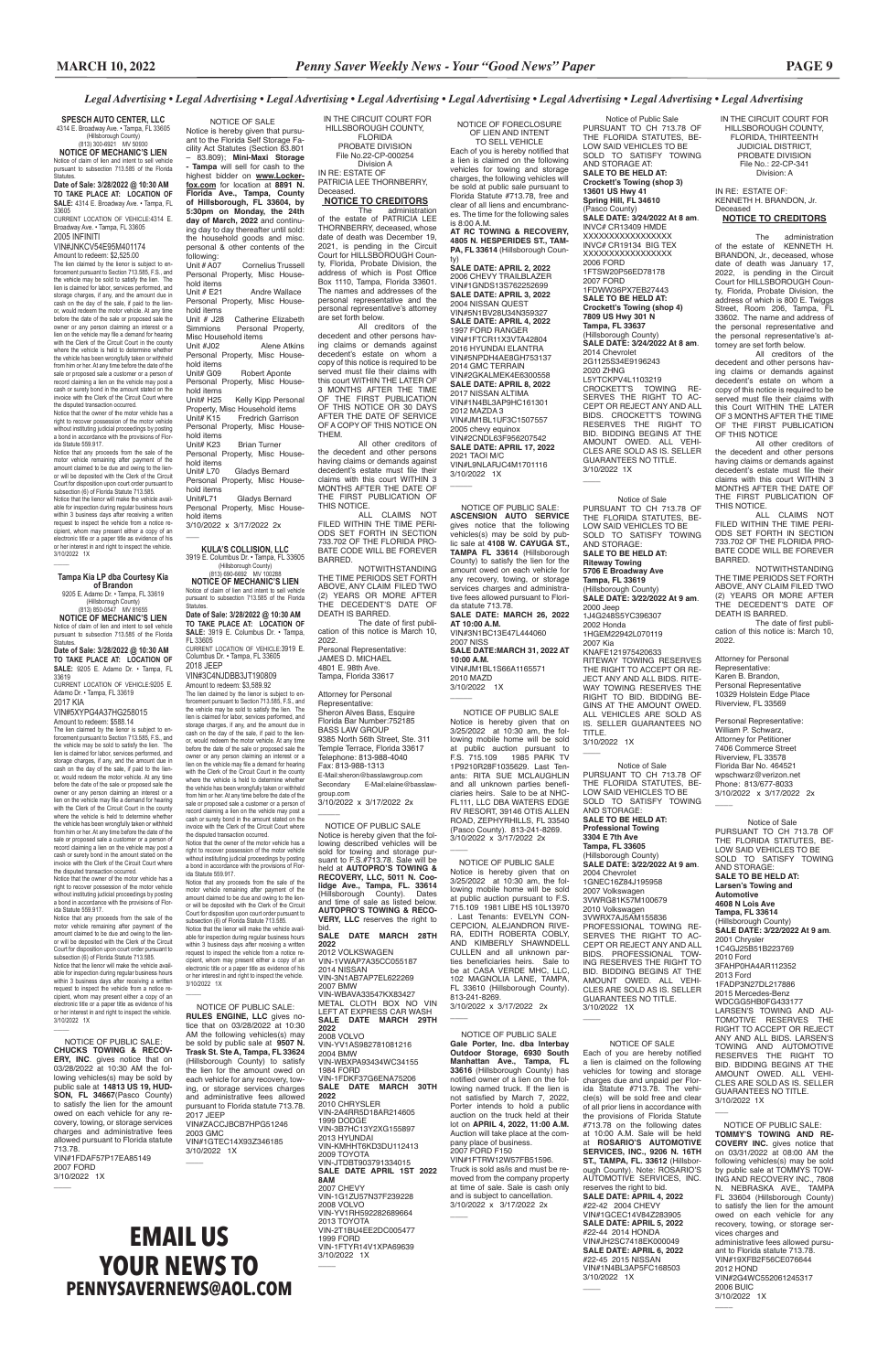**Different County (Hernando) Extra Space Storage 15027 Cortez Blvd., Brooksville, FL 34613 on 03/22/2022 at 1:00PM**  Keith Lowe - Household The auction will be listed and

3/3/2022 x 3/10/2022 2x  $\overline{\phantom{a}}$ 

advertised on **www.storagetreasures.com**. Purchases must be made with cash only and paid at the above referenced facility in order to complete the transaction. Extra Space Storage may refuse any bid and may rescind any purchase up until the winning bidder takes possession of the personal property.

 NOTICE OF PUBLIC SALE **Extra Space Storage** will hold a public auction to sell personal property described below belonging to those individuals listed below at the location indicated: **Extra Space Storage 10110 Anderson Rd., Tampa, FL 33625 on 03/22/2022 at 11:00AM**

John Reedy – Household **Extra Space Storage 1711 E. Hillsborough Ave., Tampa, FL 33610 on 03/22/2022 at 11:30AM** Vivian Michelle Boles – Furniture Joseph Davis - Clothing , guitar,

computer Reberta Lesane - Clothes House hold goods

Islay Smith - sofa, love seat, recliner, fireplace, bed, smaller items, and boxes

Jacqueline Banks - mattress, sofa end tables.

Brandye Richardson - furniture, boxes, clothes

Karawn Pruitt - household items Tammy Gordon - boxes, pots/

pans, clothing/shoes Tonya Jones - household goods

Fidelis Morales - furniture, boxes Anthony Alt - Couch, bed, two dressers, coffee table, tv stand, a few boxes.

Dolonis world bounce houses - Bounce houses and generators for business

**Extra Space Storage 7202 N. Florida Ave., Tampa, FL 33604 on 03/22/2022 at 9:30AM**

Chylina Williams - couch, living, bedroom set, boxes 1 bedroom

Rose Whelan – Furniture Loran Wade - Business equipment- Massage Therapy **Extra Space Storage 11615 Trinity Blvd., New Port Richey, FL 34655 on 03/23/2022 at 11:30AM** Mark Colon – Furniture Brandy Lyons - 1968 Pontiac Grand Prix

unit, shoes, jewelry Christina Arroyo - furniture, boxes,

mattress, electronics

Christian Santiago – Boxes Newsome CLOTHES

Jason Jackson - sofa, dressers, side table, storage totes, lamps,

desk Philip Harrison - Household and

personal items Phil Rainone - chest boxes

**Extra Space Storage 17921 N. Dale Mabry Hwy. Lutz, FL 33548 on 03/23/2022 at 11:00AM**

Cate Guo - Household Goods. Cate Guo - Household Goods **Extra Space Storage 7014 Gunn Hwy., Tampa, FL 33625 on** 

**03/23/2022 at 1:30PM** Conquering Dominion - Household Goods

**Extra Space Storage 4105 W. Hillsborough Ave., Tampa, FL 33614 on 03/22/2022 at 12:30PM** Shirley Michele Downes - books, papers, computers

**Extra Space Storage 9343 E. Fowler Ave., Thonotosassa, FL 33592 on 03/23/2022 at 10:00AM**  Joshua Lucas - Appliances, furni-

> FLHML2B143223784A & FLKHM-L2B143223784B. Last Tenants: SANDRA DENISE QUAN - AN-DERSON, ALL UNKNOWN PAR-TIES, BENEFICIARIES, HEIRS, SUCCESSORS, & ASSIGNS OF SANDRA QUAN-ANDERSON, JOZANNE AVERA, SHAWN AN-DERSON, CHARLENE CHRIS-TOPHER, BRENDAN QUAN-MO-REY. Sale to be at YES COMPANIES KEY LLC AND YES HOMESALES LLC, DBA RIVER BAY, 411 RIVER BAY DRIVE, TAMPA, FL 33619 (Hillsborough County). 813-241-8269. 3/3/2022 x 3/10/2022 2x  $\overline{\phantom{a}}$

 $\overline{\phantom{a}}$ 

ture, household goods Laura Mittenhuber - Household Goods

Michael Harvey - 2007 Chrysler Limo

**Different County (Pasco)** 

**Extra Space Storage 27545 Dayflower Blvd., Wesley Chapel, FL 33544 on 03/23/2022 at 12:30PM**  Jessica Hadden - Household Item **Extra Space Storage 21338 Lake Patience Rd., Land O' Lakes, FL 34638 on 03/23/2022 at 10:30AM**  Nicole Rittgers - on the way now,

3/3/2022 x 3/10/2022 2x  $\overline{\phantom{a}}$ 

did not want to tell me what she is storing Christina Moyer - House hold

items Arleen Carroll - king, queen, din-

ing table, 5-8 chairs, boxes, misc items, coffee table

Steve Hendon - Household items and furniture

Brent Nance - Household items and furniture

Ignacio martinez - house hold items

Karyn Lassey - Personal items

and household items Danielle Anderson - Boxes Household goods

#### **Extra Space Storage 2550 Land O Lakes Blvd., Land O' Lakes, FL 34639 on 03/23/2022 at 12:30PM**

#### **Extra Space Storage 3118 U.S. Hwy. 19, Holiday, FL 34691 on 03/23/2022 at 10:30AM**

Jose Lebron - Bike T.V Thomas Lydic - Requested: 10x30 Jorge Orantes – Furniture Eric Hawthorne - 2 twin beds, old coffee cart. night stands , table, tv, 7ft ormoure, 5 boxes Sean Mcpadden - Personal items. Brandy Walters - household items Michael Anthony Cuzzo - tv dresser and Queen bed

*(Continued on next column)* 

 NOTICE OF PUBLIC SALE Notice is hereby given that on 3/18/2022 at 10:30 am, the following mobile home will be sold at public auction pursuant to<br>F.S. 715.109 2006 FTWD TV 2006 FTWD TV 1EB1F322662314959. Last Tenants: TIMOTHY MCGREGOR, JANE MCGREGOR AND RE-BECCA LOVE BASSHAM and all unknown parties beneficiaries heirs. Sale to be at NHC-FL140, LLC DBA SETTLER'S REST RV RESORT, 37549 CHANCEY RD., ZEPHYRHILLS, FL 33541 (Pasco County). 813-241-8269. 3/3/2022 x 3/10/2022 2x

cord at the clerk's office.<br>WARNING WARNING: Rule 12.285, Florida Family Law Rules of Procedure, requires certain automatic disclosure of documents and information. Failure to comply can result in sanctions, including dismissal or striking of pleadings.

Dated March 1, 2022. CINDY STUART CLERK OF CIRCUIT COURT By:Jessica Saladin Deputy Clerk

3/3/2022 x 3/24/2022 4x  $\overline{\phantom{a}}$ 

 NOTICE OF PUBLIC SALE Notice is hereby given that on 3/18/2022 at 10:30 am, the following mobile home will be sold at public auction pursuant to F.S. 715.109 1977 TRAV TV S336. Last Tenants: ROBERT COTTER, CAROL COTTER, AND ALL UN-KNOWN PARTIES, BENEFICIA-RIES, HEIRS, SUCCESSORS, AND ASSIGNS OF CAROL COT-TER. Sale to be at NHC-FL140, LLC DBA SETTLER'S REST RV RESORT, 37549 CHANCEY ROAD, ZEPHRHILLS, FL 33541 (Pasco County). 813-241-8269. 3/3/2022 x 3/10/2022 2x

 $\overline{\phantom{a}}$ 

 $\overline{\phantom{a}}$ 

 $\overline{\phantom{a}}$ 

the court to decide how the following real or personal property should be divided: None.

You must keep the Clerk of the Circuit Court's office notified of your current address. (You may file Notice of Current Address, Florida Supreme Court Approved Family Law Form 12.915.) Future papers in this lawsuit will be mailed to the address on record at the clerk's office.<br>WARNING:

 NOTICE OF PUBLIC SALE Notice is hereby given that on 3/18/2022 at 10:30 am, the following mobile home will be sold at public auction pursuant to F.S. 715.109 2001 MERT HS

 NOTICE OF PUBLIC SALE Notice is hereby given that on 3/18/2022 at 10:30 am, the following mobile home will be sold at public auction pursuant to F.S. 715.109 1982 AMER TV AT101782. Last Tenants: REBA J MANN and all unknown parties beneficiaries heirs. Sale to be at NHC-FL 116, LLC DBA SPANISH MAIN MH & RV RESORT, 12110 SPANISH MAIN RESORT TRAIL, THONOTOSASSA, FL 33592 (Hillsborough County). 813-241- 8269.

**DIVISION** Case No.: 22-CA-653

 NOTICE OF SALE **Fishhawk Storage** publishes notice as required by the Florida "Self Storage Facility Act" Sections 83.806 and 83.807 of a public sale of the units listed below to satisfy the owner's lien.

Believed contents are household goods and misc. boxes. All sales are for cash to the highest bidder and considered final. Fishhawk Storage reserves the right to refuse any bids. The sale shall be held at the location listed below on or after **March 23, 2022 at 12:00 PM**

| <b>Fishhawk Storage</b><br>16617 Fishhawk Blvd |        |
|------------------------------------------------|--------|
| Lithia. Florida 33547                          |        |
| 813-643-4745                                   |        |
| Name                                           | Unit # |
| Joseph Tylisz                                  | 0122   |
| Joseph Tylisz                                  | 0146   |
| Melanie R Jones                                | 0131   |
| Melanie R Jones                                | 4134   |
| 3/3/2022 x 3/10/2022 2x                        |        |
|                                                |        |

 (813) 247-0975 Florida Bar No. 583464 jhamel@teamHCSO.com 3/3/2022 x 3/10/2022 2x  $\overline{\phantom{a}}$ 

 NOTICE OF PUBLIC SALE Notice is hereby given that on 3/18/2022 at 10:30 am, the following mobile home will be sold at public auction pursuant to F.S. 715.109 1969 MALB HS 1628. Last Tenants: JUSTIN EVERS AND CHARLES DAREN FRIESLANDER, JOYCE MAR-LENE BURGIN OR ROBERT CARL BURGIN and all unknown parties beneficiaries heirs. Sale to be at PACIFICA IMPERIAL MHP, LLC, 5129 SANDPIPER ROAD, NEW PORT RICHEY, FL 34652 (Pasco County). 813-241-8269. 3/3/2022 x 3/10/2022 2x

IN THE CIRCUIT COURT OF THE THIRTEENTH JUDICIAL CIRCUIT IN AND FOR HILLSBOROUGH COUNTY, FLORIDA Case No.: 22-001976 Division: J-P

KAREN LISET FLEITAS LOPEZ, Petitioner and

> NOTICE OF PUBLIC SALE In order to satisfy a Contractual Landlord's Lien, under the provisions of the Florida Self-Storage Act, public notice is hereby given that the following described property located at **A-AAA Key Mini Storage, 1500 East Busch Blvd., Tampa Florida, 33612**, will be sold at public auction to the highest bidder for CASH ONLY at **www.storageauctions.com On WEDNESDAY THE 24TH DAY OF MARCH 2022 at 10:30AM.** Coker-computers

VICTOR HUGO LOPEZ-CHAVEZ, Respondent

**NOTICE OF ACTION FOR DISSOLUTION OF MARRIAGE** (WITH CHILDREN AND NO PROPERTIES) TO: Victor Hugo Lopez-Chavez

> 735-Jessica Richardson-purse, shoes, bags, clothes, totes, boxes 3/3/2022 x 3/10/2022 2x  $\overline{\phantom{a}}$

 Address Unknown YOU ARE NOTIFIED that an action for Dissolution of Marriage has been filed against you and that you are required to serve a copy of your written defenses, if any, to it on KAREN LISET FLEITAS LOPEZ, whose address is 2512 W. Tampa Bay Blvd. #205, Tampa, FL 33607 on or before April 4, 2022, and file the original with the Clerk of this Court at 800 E. Twiggs St., Suite 101, Tampa, FL 33602, before service on Petitioner or immediately thereafter. If you fail to do so, a default may be entered against you for

the relief demanded in the petition. The action is asking the court to decide how the following real or personal property should be divided: None.

Copies of all court documents in this case, including orders, are available at the Clerk of the Circuit Court's office. You may review these documents upon request.

You must keep the Clerk of the Circuit Court's office notified of your current address. (You may file Notice of Current Address, Florida Supreme Court Ap-proved Family Law Form 12.915.) Future papers in this lawsuit will be mailed to the address on re-

> $\overline{\phantom{a}}$ NOTICE OF PUBLIC SALE Notice is hereby given that the following described vehicles will be sold Per Florida Statutes 713.78 @ Action Towing, Inc. of Tampa 11207 Sheldon Rd.,Tampa, FL 33626-4708 (Hillsborough County) (813) 920-2525

(B22.0221.59577) **Sale Date and Time: April 3, 2022 at 8:00 AM** 2011 Toyota Camry SE VIN# 4T1BF3EK0BU616193 (B22.0226.60490) **Sale Date and Time: April 5, 2022 at 8:00 AM** 2000 Ford Expedition XLT VIN# 1FMRU1560YLA57139 (B22.0228.60849) 2015 Dodge Dart SXT VIN# 1C3CDFBB8FD212993 (B22.0301.61008) Action Towing Inc. of Tampa Reserves The Right To Bid. All Sales Final at 9:00 AM 03/10/2022 1x  $\overline{\phantom{a}}$ 

IN THE CIRCUIT COURT OF THE THIRTEENTH JUDICIAL CIRCUIT IN AND FOR HILLSBOROUGH COUNTY, FLORIDA Case No.: 22-002509 Division: B-P KENNETH E. HERNIMAN, Petitioner and YONG HEE AHN, Respondent

## **NOTICE OF ACTION FOR DISSOLUTION OF MARRIAGE** (NO CHILD OR FINANCIAL SUPPORT) TO: YONG HEE AHN

 Address Unknown YOU ARE NOTIFIED that an action for Dissolution of Marriage has been filed against you and that you are required to serve a copy of your written defenses, if any, to it on KENNETH E. HERNIMAN, whose address is 7010 N. Grady Ave., Tampa, FL 33614 on or before April 4, 2022, and file the original with the Clerk of this Court at 800 E. Twiggs St., Suite 101, Tampa, FL 33602, before service on Petitioner or immediately thereafter. If you fail to do so, a default may be entered against you for the relief demanded in the petition.

The action

Copies of all court documents in this case, including orders, are available at the Clerk of the Circuit Court's office. You may review these documents upon request.

WARNING: Rule 12.285, Florida Family Law Rules of Procedure, requires certain automatic disclosure of documents and information. Failure to comply can result in sanctions, including dismissal or striking of pleadings.

 Dated March 1, 2022. CINDY STUART CLERK OF CIRCUIT COURT By:Jessica Saladin Deputy Clerk 3/3/2022 x 3/24/2022 4x

 NOTICE OF PUBLIC SALE Public Auction at **Wesley Chapel Self Storage located at 26504 Wesley Chapel Blvd., Wesley Chapel, FL** hereby gives notice of a public sale to the highest bidder for cash only on **March 22, 2022, at 10:00am** in accordance with the Florida Self Storage Facility Act Statutes (section 83.801-83.809). Seller reserves the right to withdraw property from sale at any time. This property is being sold to satisfy a landlord lien. Property includes contents of the spaces of

#### the following tenants. Unit# Tenant Name: Contents 2736 FREDERICK LAZO Household Goods, Couch,Dining Room Table, Bed, Dresser UNIT#765 STACEY TURNER Household Goods 3/03/2022 x 3/10/2022 2x

 $\overline{\phantom{a}}$ 

 $\overline{\phantom{a}}$ 

## NOTICE OF SALE

**Bloomingdale Self Storage (BACSS)** Publishes notice as required by the Florida "Self Storage Facility Act" Section 83.806 and 83.807 of a public sale of the property listed below To satisfy the owner's lien. All sales are for cash to the highest bidder and are considered final. BACSS reserves the right to reject any bids. The sale shall be held at the location listed below on or after **23 March 2022 at 11:30am.**

**BACSS**

 $\overline{\phantom{a}}$ 

#### **912 E. Bloomingdale Ave. Brandon, FL. 33511 813-655-7444**

Store.here@verizon.net Unit #175 Dominique Mercado Household Items Unit #243 Karhon Watkins Household Items 3/3/2022 x 3/10/2022 2x

IN THE CIRCUIT COURT OF THE THIRTEENTH JUDICIAL CIRCUIT OF THE STATE OF FLORIDA, IN AND FOR HILLSBOROUGH COUNTY GENERAL CIVIL LAW

 Division:H IN RE: THE FORFEITURE OF ONE THOUSAND NINE HUNDRED ELEVEN DOLLARS AND 00/100 (\$1,911.00) U.S. CURRENCY SEIZED BY HILLSBOROUGH

COUNTY SHERIFF'S OFFICE **CLAIMANT: FREDRICK SCOTT BARLOW**

 **NOTICE OF FORFEITURE PROCEEDINGS TO:**

 **FREDRICK SCOTT BARLOW, Booking No. 2021-31317 Hillsborough County Falkenburg Road Jail 520 N. Falkenburg Road** 

 **Tampa, Florida 33619** and all persons who claim an interest in:ONE THOUSAND NINE HUNDRED ELEVEN DOLLARS AND 00/100 (\$1,911.00) U.S. CURRENCY; seized on or about December 14, 2021, in Hillsborough County, Florida.

*YOU WILL PLEASE TAKE NOTICE* said property is in the custody of the Hillsborough County Sheriff's Office. Any Claimant desiring to contest the forfeiture of the above-described property shall serve upon the below-signed attorney any responsive pleadings and affirmative defenses within twenty (20) days after receipt of the Complaint for Forfeiture and Order Finding Probable Cause, pursuant to §932.704 (5) (c),Fla. Stat.

PLEASE GOVERN YOURSELVES ACCORDINGLY this 28th day of February, 2022. CHAD CHRONISTER, as Sheriff of Hillsborough County JILL R. HAMEL, ESQ., Attorney for Hillsborough County Sheriff's Office 2008 East 8th Avenue Post Office Box 3371 Tampa, Florida 33601

WellMed at Cypress Village Will be relocating Effective March 28, 2022.

NEW LOCATION WellMed at Haverford 1901 Haverford Ave., Suite 101 Sun City Center, FL 33573

For questions or copies of medical records call: 813-634-9284

3/3/2022 x 3/24/2022 4x

 NOTICE OF PUBLIC SALE **10105 Gibsonton Dr LLC dba SecureSpace Self Storage Riv-**

**erview** will hold a public auc on to sell the personal property described below belonging to those individuals listed below at the loca on indicated: **10105 Gibsonton Dr., Riverview FL 33578 on March 18, 2022 at** 

**3:00 P.M.** 1087- DeVonne Stots, Household items

4021- James Harris, Household items

2074- Robert Graham, Household items

2078- Jazsidy Wimbley, Household items

2165- Anitriad Finefrock, Household items

1116- Bri any Pridgen, Household items

3128- NyDasia Taggart, Household items

4158- Brandon Schofield, Household items

The auc on will be listed and adver sed on **www.storagetreasures.com**. Purchases must be made with cash only and paid at the above referenced facility in order to complete the transac on. SecureSpace Self Storage may refuse any bid and may rescind any purchase up un l the winning bidder takes possession of the personal property. 3/3/2022 x 3/10/2022 2x

clothes, chair, books, keyboard, bags

 NOTICE OF PUBLIC SALE Notice is hereby given that **Val-ue Store It 30 – Wesley Chapel**  will sell the contents of the storage units listed below at a public auction to satisfy a lien placed on the contents (pursuant to Chapter

 $\overline{\phantom{a}}$ 

83 of the Florida Statutes). The sales will take place on **Tuesday March 22nd, 2022**. The sale will be conducted under the direction of Christopher Rosa (AU4167) on behalf of the facilities management. Units will be available for viewing prior to the sale on **www.** storagetreasures.com. tents will be sold for cash only to the highest bidder. A 10% buyer's premium will be charged as well as a \$50 cleaning deposit per unit. All sales are final. Seller reserves the right to withdraw the property at any time before the sale or to refuse any bids. No one under 16 years old is permitted to bid. The property to be sold is described as "General Household Items" "Personal Property" unless otherwise noted. Unit # – Name – Description.

**Value Store It 30 at 33624 SR 54, Wesley Chapel, FL 33543 will list storage units on www.storagetreasures.com at 12:00 PM.**  1057 – Lecresha Pippins; 1039 - Gelasio Sago 3/3/2022 x 3/10/2022 2x

 $\overline{\phantom{a}}$ 

 NOTICE OF SALE ADVERTISEMENT OF SALE NO-TICE IS HEREBY GIVEN that the undersigned intends to sell personal property described below to enforce a lien imposed on said property under The Florida Self Storage Facility Act. Bidding takes place on **lockerfox.com** and concludes **Saturday the 19th day of March 2022 at 9:00 AM with payment following in CASH**  at the facility. **Store Space Brandon - Broadway, 2711 Broadway Center Dr, Brandon, FL 33510**. Harper, Jacquelyn; Harper, Jacquelyn ; Nurlu, Sadik Household Goods; Bowden, Frederick Household Goods; khan, alexis Household Goods; Alston, Shaunacy Household Goods; Venereo, Oraima Household Goods; Mitchell, Karen Household Goods; Bruno, Joy Household Goods; Obenauer, Kimberly Household Drains, Co., Co., Cherly Household<br>Goods; Kelly, Harmony Household Goods; Alston, Shaunacy<br>Household Goods; Gonzalez, Household Goods; Lucy Household Goods; Burrell, Ares Household Goods. Purchases must be paid for at the time of purchase by cash only. All purchased items are sold as is, where is, and must be removed at the time of the sale. Sale is subject to cancellation in the event of settlement between owner and obligated party. Dated this: February 24th, 2022 3/3/2022 x 3/10/2022 2x

**Sale Date and Time: April 2, 2022 at 8:00 AM** 1998 Nissan Pathfinder LE VIN# JN8AR07S0XW389526

## *Put your heart,*

*mind, and soul into even your smallest acts. This is the secret of success.*

*Swami Sivananda*

 NOTICE OF PUBLIC SALE Notice is hereby given that on 3/25/2022 at 10:30 am, the following mobile home will be sold at public auction pursuant to F.S. 715.109 1988 SPEC HS FLFL-H70A14087SE. Last Tenants: JULIANA ELLEN WELLER & THOMAS ROBERT AUGUSTIN and all unknown parties beneficiaries heirs. Sale to be at CASA VERDE MHC, LLC, 102 MAGNO-LIA LANE, TAMPA, FL 33610 (Hillsborough County). 813-241-8269. 3/10/2022 x 3/17/2022 2x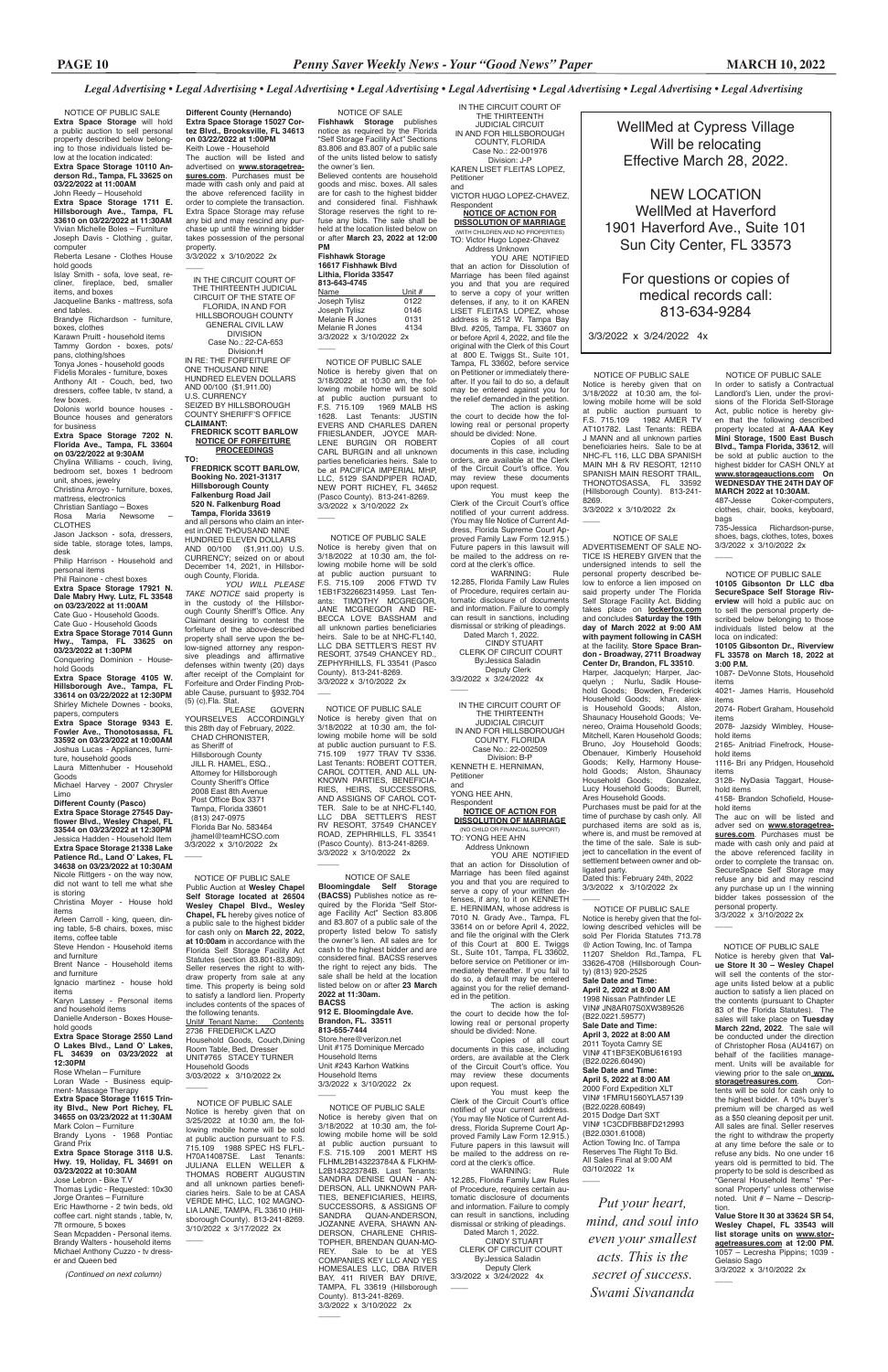Ishtar Hernandez Hsld Gds/Furn

 NOTICE OF SALE In accordance with the provisions of State Law, there being due and unpaid charges for which the undersigned is entitled to satisfy an owner and/or manager's lien of the goods hereinafter described and stored at **LIFESTORAGE** located at each specified location in Hillsborough County; And, due notice having been given, to the owner of said property and all parties known to claim an interest therein, and the time specified in such notice for payment of such having expired, the goods will be sold to the highest bidder or otherwise disposed of at a public auction to be held online at **www.StorageTreasures. com** which will end on **MONDAY, MARCH 28, 2022 @ 10:00 A.M. LIFE STORAGE #071, 3000 W. CO-LUMBUS DR.,TAMPA, FL 33607 @ 10:00 A.M. ON MONDAY, MARCH 28, 2022 (813) 874-2718**  Customer Name Contents<br>Esther McDonald Hsldgds/Furn Esther McDonald<br>Lakisha Powell Hsld gds/Furn Mary Watson Hsld gds/Furn<br>Loretha Bozeman Hsld gds/Furn Loretha Bozeman<br>Jocelyn Alma Hsld gds/Furn Kyleigh Leslie-Holt Hsld gds/ Furn, TV/Stereo Equip **LIFESTORAGE#088, 7550 W. WA-TERS AVE., TAMPA, FL 33615 @ 10:00 A.M. ON MONDAY, MARCH 28, 2022 (813) 885-6515** Customer Name Contents<br>Ayshatiq Morton- Hsld gds/Furn. Ayshatiq Morton- Hsld gds/Furn.<br>Brenda Epkins- Hsld gds/Furn. Brenda Epkins-Migdalia Collazo- Hsld gds/Furn. **LIFE STORAGE #162, 6010 E. HILLSBOROUGH AVE.,TAMPA, FL 33610 @ 10:00 A.M. ON MONDAY, MARCH 28, 2022 (813) 612-9280** Customer Name Contents<br>Janet L Gore Hsld gds/Furn Janet L Gore Hsld gds/Furn<br>Carolyn Williams Hsld gds/Furn Hsld gds/Furn Shantovia Patterson Hsld gds/Furn Tools and Appliance<br>Jean Mignot Jean Mignot Hsld gds/Furn<br>Shawna Everett Hsld Gds/Furn Hsld Gds/Furn<br>Hsld Gds/Furn Kalina Stevens<br>Daymon Alfred Hsld Gds/ Furn Jennifer Wailliams-Waples Hsld Gds/Furn Tv/Stero Equip Tools and Appliance Ronals Nelson Hsld Gds/Furn Anqunette Milhouse Hsld Gds/Furn Thomas Garrett Office Furn/Mach/ Acct Rec/Sales Sample<br>John Miller Hslo Hsld Gds/Furn<br>Church items Thomas Garrett Church items<br>Eric hames Hsld Gds/Furn Eric hames Hsld Gds/Furn Deborah Caldwell Hsld Gds/Furn Jamia Wellspalmer Hsld Gds/Furn Jeannette Bradley Company Files Allen Harrell Hsld Gds/Furn/Tv/ Stero Equip/Tools and Appliance Jessica Williams Hsld Gds/Furn/ Bike Shirley Downes Hsld Gds/Furn<br>Eugenio Rosado Hsld Gds/Furn Eugenio Rosado Andrea Coachman Hsld Gds/Furn Charles George Hsld Gds/Furn<br>Alexis Lanzo Hsld Gds/Furn Alexis Lanzo Hsld Gds/Furn **LIFE STORAGE #637, 1011 E. MARTIN LUTHER KING JR. BLVD.,TAMPA, FL 33603 @ 10:00 A.M. ON MONDAY, MARCH 28, 2022 (813) 448-7039**  Customer Name Contents Brittney Washington-Bikes, Linen Aaron Lukens-Tools Jenny Oliver-Hsld gds/Furn William Pinkney-Hsld gds/Furn/ tv/stereo equip/tools/appl./lands/ const.equip Leonard Oswald Knowles-Hsld gds/Furn Druemia Hudgins-Hsld gds/Furn Dana Jacob-Hsld gds/Furn/tools/ appl. Jaisen Randolph-Hsld gds/Furn Earlishia Oates-School supplies Cedric Edwards-Hsld gds/Furn/tv/ stereo equip **LIFE STORAGE #643, 21370 WALMART WAY, LUTZ, FL 33548 @ 10:00 A.M. ON MONDAY, MARCH 28, 2022 (813) 345-2643 Customer Name** Contents<br>
Justin Gentile Hsld Gds/Furn Justin Gentile Hsld Gds/Furn **LIFE STORAGE #649, 20315 TROUT CREEK DR., TAMPA, FL 33647 @ 10:00 A.M. ON MONDAY, MARCH 28, 2022 (813) 330-3189** Customer Name<br>Taren Lewis Taren Contents<br>The Gds/Furn<br>The Gds/Furn Christian Lovett<br>Shannon Sysk Hsld Gds/Furn Tina Marie Jackson Hsld Gds.Furn Tyrone Brown<br>John Nemitz Hsld Gds/Furn **LIFE STORAGE #678, 815 E. FLETCHER AVE.,TAMPA, FL 33612 @ 10:00 A.M. ON MONDAY, MARCH 28, 2022 (813) 971-0427** Customer Name<br>Geraldiine Brown Hsld Gds/Furn Hsld Gds/Furn<br>Hsld Gds/Furn Richard Grimes<br>Amanda Davis Hsld Gds/Furn<br>Hsld Gds/Furn Anthoney Vega Hsld Gds/Furn Charlotte Wilbu Hsld Gds/Furn Ronald Reese Hsld Gds/Furn<br>Fredrick Shelor Hsld Gds/Furn Fredrick Shelor<br>Michell Truax Michell Truax Hsld Gds/Furn<br>Stacia Gaskin Hsld Gds/Furn Stacia Gaskin Hsld Gds/Furn<br>Alexis Sesler Hsld Gds/Furn Alexis Sesler Hsld Gds/Furn<br>Nicole Dufresne Hsld Gds/Furn Nicole Dufresne Hsld Gds/Furn<br>Troy Jackson Hsld Gds/Furn Hsld Gds/Furn<br>Hsld Gds/Furn Jacqueline Ortiz Hsld Gds/Furn<br>I aconva Williams Hsld Gds/Furn Laconya Williams Hsld Gds/Furn Erica Williams Hsld Gds/Furn<br>Jazsmin Mccaslin Hsld Gds/Furn Jazsmin Mccaslin

Taylor Richardson Hsld Gds/Furn Hsld Gds/Furn Donna Davis Hsld Gds/Furn Linda Corlew-Gilbert Hsld Gds/ Furn Floyd Crawford Hsld Gds/Furn Fredrick Elia Hsld Gds/Furn Shirly Rubi Hsld Gds/Furn Jacquelyn Leflore Hsld Gds/Furn<br>Victoria Mann Hsld Gds/Furn Hsld Gds/Furn Graciela Valdez Hsld Gds/Furn<br>Anglea Wilson Hsld Gds/Furn Anglea Wilson Adriana Cataquet Hsld Gds/Furn Isaiah McLamb Hsld Gds/Furn Brandon B. Greene Hsld Gds/Furn **LIFE STORAGE #679, 1792 W. HILLSBOROUGH AVE.,TAMPA, FL 33603 @ 10:00 A.M. ON MONDAY, MARCH 28, 2022 (813) 879-7318** Customer Name Contents<br>Joshua Torres Hsld Gds/Furn Maricela Taboada Hsld Gds/Furn Anya Jenkins Hsld Gds/Furn<br>Sheri West Hsld Gds/Furn Hsld Gds/Furn Matthew Vigil Hsld Gds/Furn<br>Anya Jenkins Hsld Gds/Furn Hsld Gds/Furn **LIFE STORAGE #888, 1705 W. KENNEDY BLVD., TAMPA, FL 33606 @ 10:00 A.M. ON MONDAY, MARCH 28, 2022 (813) 459-0032** Customer Name Contents Jerica Pope- Hsld Gds/ Furn Chidi Ahanotu- Hsld Gds/ Furn, Tv/ Stereo Equip Chidi Ahanotu-Hsld Gds/ Furn, Tv/ Stereo Equip Joe Wynn Jr.- Hsld Gds/ Furn, Tv/ Stereo Equip, Tools/ Applnces, Office Furn/ Machines/ Equip Allison Cioppa-Hsld Gds/ Furn, Tv/ Stereo Equip Devon Labrew- Boxes, bags, personal items Alyssa Carina-Hsld Gds/ Furn,Boxes, bags, personal items Kenneth Miles- Boxes, bags, personal items **LIFE STORAGE #1005, 607 E. BLOOMINGDALE AVE., BRAN-DON, FL 33511 @ 10:00 A.M. ON MONDAY, MARCH 28, 2022 (813) 661-2244**  Customer Name Contents Ryan Hand Hsld Gds/Furn Robyn Case Hsld Gds/Furn, TV/Stereo Equip, Tools/Applnces Esteban Beltran<br>Tanya Perry Hsld Gds/Furn **LIFE STORAGE #1052, 808 NORTH ROME AVE., TAMPA, FL 33606 @ 10:00 A.M. ON MONDAY, MARCH 28, 2022 (813) 557-5351**  Customer Name Paul Cooper Tampa Life - Office Furn/Mach/Equip Donald Tynan, Jr. Hsld Gds/Furn Moav Alhadda Furn/HHG/Boxes Terri Gaffney Boxes of Files Terance Wilkinson HHG Calie Quinn Boxes and Appliances Katherine Ruth Hazelwood Hsld Gds/Misc.Items **LIFE STORAGE #1053, 5400 S. WESTSHORE BLVD., TAM-PA, FL 33611 @ 10:00 A.M. ON MONDAY, MARCH 28, 2022 (813) 413-7553**  Customer Name Contents Conrad Deaton Andrews Cinema Equip, Sound Sys. Donald Easterday III HLD GDS/ FURN Damont Zarell Rogers HLD GDS/ FURN Raven Shermoyah Janae' Britten HLD GDS/FURN **LIFE STORAGE #1092, 4216 GUNN HWY., TAMPA, FL 33618 @ 10:00 A.M. ON MONDAY, MARCH 28, 2022 (813) 413-7553**  Customer Name Contents Brenda I Hudas – Hsld gds/furn<br>Amparo Oliva – Hsld gds/furn Amparo Oliva – Hsld gds/furn<br>Polivnick Jean – Hsld gds/furn Polivnick Jean – Hsld gds/furn<br>Gus Neuberger – Hsld gds/furn Gus Neuberger – Hsld gds/furn<br>Brenda I Hudas – Hsld gds/furn Brenda I Hudas –<br>Dorothea E Pawlik - Hsld gds/furn<br>Hsld gds/furn George Kotala – Hsld gds/furn<br>Craig L Bryant – Hsld gds/furn Craig L Bryant -Tone Pondaharn – Hsld gds/furn Thomas Doyal – Hsld gds/furn Maria Otto – Hsld gds/furn<br>Freddy Aviles – Hsld gds/furn Hsld gds/furn Judy Morla – Hsld gds/furn<br>Julie McCarthy – Hsld gds/furn Julie McCarthy – Hsld gds/furn Trinity N Jones - Hsld gds/furn<br>Jude Samedi - Hsld gds/furn Jude Samedi –<br>Cliff W Herr – Hsld gds/furn<br>Hsld gds/furn Jamaal Watts -<br>Sprite Kilen – Sprite Kilen – Hsld gds/furn<br>James Gibson - Hsld gds/furn James Gibson - – Hsld gds/furn<br>Luis Vasquez – Hsld gds/furn Luis Vasquez – Hsld gds/furn<br>Angela Stuart – Hsld gds/furn Hsld gds/furn **LIFE STORAGE #1093, 1821 E. FLETCHER AVE., TAMPA, FL 33612 @ 10:00 A.M. ON MON-DAY, MARCH 28, 2022 (813) 444-4780**  Customer Name Contents Themu Korona Hsld Gds/Furn Yalitza Hernandez Hsld Gds/Furn Oleg Khoroshilov Hsld Gds/Furn

 *(Continued on next column)*

**TV/Stereo Equip** Jonathan Paz Hsld Gds/Furn Ryan McKay Hsld Gds/Furn & Others: Hsld Items

Jacob Severino Hsld Gds/Furn Corey Wilson Hsld Gds/Furn Antoinette Martin Others: Plastic **Tubes** 

**LIFE STORAGE #8301, 30236 STATE ROAD 54, WESLEY CHAPEL, FL 33543 @ 10:00 A.M. ON MONDAY, FEBRUARY 28, 2022 (813) 973-0004**  Customer Name Contents

**LIFE STORAGE #8279, 2119 W. HILLSBOROUGH AVE., TAM-PA, FL 33603 @ 10:00 A.M. ON MONDAY, MARCH 28, 2022** Deputy Clerk 3/3/2022 x 3/24/2022 4x  $\overline{\phantom{a}}$ 

*(Continued on next column)*

**LIFE STORAGE #8307, 27050** 

**STATE ROAD 56, WESLEY CHAPEL, FL 33544 @ 10:00 A.M. ON MONDAY, MARCH 2828, 2022 (813) 994-9239**  Customer Name Contents<br>Jonathan Tejada Hsld Gds/ Jonathan Tejada Furn, Off Furn/Mach/Equip<br>Cynthia Cullen Hsld Gds/Furn Cynthia Cullen Hsld Gds/Furn<br>William Suesser Hsld Gds/Furn William Suesser Hsld Gds/Furn<br>Denise Chen Hsld Gds/Furn Denise Chen Gabriel Suarez Hsld Gds/Furn **LIFE STORAGE #8332, 102 N. 20TH ST., TAMPA, FL 33605 @ 10:00 A.M. ON MONDAY, MARCH** 

**28, 2022 (813) 440-8203**  Customxwer Name Contents Stephanie Ferrari Hsld Gds/Furn Faldora Faldor Hsld Gds/Furn &

Aida Medero Hsld Items/Clothes Reginald Bertrand Personal Hygiene, Clothing, Luggage, Small Kitch Applnces, Ironing Board, Boxes

David Kozlowski Hsld Gds/Furn Tahirah Haywood Other: Clothing and other personal items 3/3/2022 x 3/10/2022 2x

 $\overline{\phantom{a}}$ 

WARNING: Rule 12.285, Florida Family Law Rules of Procedure, requires certain automatic disclosure of documents and information. Failure to comply can result in sanctions, including dismissal or striking of pleadings.

IN THE CIRCUIT COURT OF THE THIRTEENTH JUDICIAL CIRCUIT OF THE STATE OF FLORIDA, IN AND FOR HILL SBOROUGH COUNTY GENERAL CIVIL LAW DIVISION Case No.: 21-CA-9933 Division:C IN RE: THE FORFEITURE OF ONE THOUSAND SIX HUNDRED FIFTY-FIVE DOLLARS AND 00/100 (\$1,655.00) U.S. CURRENCY SEIZED BY HILLSBOROUGH COUNTY SHERIFF'S OFFICE **CLAIMANT: JAMES RAULERSON NOTICE OF FORFEITURE PROCEEDINGS TO: JAMES RAULERSON, Booking No. 2022-3326 Hillsborough County Falkenburg Road Jail 520 N. Falkenburg Road Tampa, Florida 33619** and all persons who claim an interest in:ONE THOUSAND SIX HUNDRED FIFTY-FIVE DOLLARS AND 00/100 (\$1,655.00) U.S. CURRENCY; seized on or about November 9, 2021, in Hillsborough County, Florida. *YOU WILL PLEASE TAKE NOTICE* said property is in the custody of the Hillsborough County Sheriff's Office. Any Claimant desiring to contest the forfeiture of the above-described property shall serve upon the below-signed attorney any responsive pleadings and affirmative defenses within twenty (20) days after receipt of the Complaint for Forfeiture and Order Finding Probable Cause, pursuant to §932.704 (5) (c),Fla. Stat. **GOVERN** 

Mercedes Paremore – Hsld gds/furn Adam Green – Hsld gds/furn Anthony Nieves – Hsld gds/furn Mary Fortis – Hsld gds/furn Eric Butler – Hsld gds/furn Victor Ambert Diaz – Hsld gds/furn Anthony Nieves – Hsld gds/furn Heather Dikeman – Hsld gds/furn Missy Mercado – Hsld gds/furn Stephanie Langkam – Hsld gds/furn Evangeline Bulls – Hsld gds/furn Rupesh Shah – Hsld gds/furn Christine Rilling – Hsld gds/furn Tyrone Sheffield – Hsld gds/furn Amy Hunter – Hsld gds/furn Richard Hurt – Hsld gds/furn Luis Higuera – Hsld gds/furn Stephanie Woychowski – Hsld gds/furn Kari Middleton – Hsld gds/furn Patricia Olliver – Hsld gds/furn Sunstate Communication – Hsld gds/furn Frederic Voth – Hsld gds/furn Alan Fosco – Hsld gds/furn Denise Stueve – Hsld gds/furn Jessica Spain – Hsld gds/furn Robert Terri – Hsld gds/furn Antonio Romano – Hsld gds/furn Amy Nicolas – Hsld gds/furn Stephanie Woychowski – Hsld gds/furn John Meares – Hsld gds/furn Merchant Spike Sohil - Hsld gds/ furn Steven Lieber – Hsld gds/furn James Pinion Ii – Hsld gds/furn Luander Mccaskill – Hsld gds/furn Peter Mendoza – Hsld gds/furn Kent Jones – Hsld gds/furn Margo Mead – Hsld gds/furn Elizabeth Jones – Hsld gds/furn John M Lewis – Hsld gds/furn David Murphy – Hsld gds/furn Robert Michaud – Hsld gds/furn Joe Harris – Hsld gds/furn Charles T Jones Iii – Hsld gds/furn David Pulgdomenech – Hsld gds/ furn Tim Hoppes – Hsld gds/furn Justin Sanchez – Hsld gds/furn Isaac Escalona Rodriguez – Hsld gds/furn Meagan Tucker – Hsld gds/furn William Jennette – Hsld gds/furn Ralph Smith – Hsld gds/furn Janis Abraham – Hsld gds/furn Margaret Kreischer – Hsld gds/furn **LIFE STORAGE #7115, 5628 GUNN HWY., TAMPA, FL 33624 @**  Chris Grey- Tools/Applnces. Furn/Mach/Equip. Furn, TV/Stereo Equip. Furn. Laura Siqueira- Hsld gds/Furn.

YOURSELVES ACCORDINGLY this 1st day of March, 2022. CHAD CHRONISTER, as Sheriff of Hillsborough County JILL R. HAMEL, ESQ., Attorney for Hillsborough

**TAKE NOTICE** said property in the custody of the Hillsborough County Sheriff's Office. Any Claimant desiring to contest the forfeiture of the above-described property shall serve upon the below-signed attorney any responsive pleadings and affirmative defenses within twenty (20) days after receipt of the Complaint for Forfeiture and Order Finding Probable Cause, pursuant to §932.704 (5) (c),Fla. Stat.

**10:00 A.M. ON MONDAY, MARCH 28, 2022 (813) 514-2607**  Customer Name Contents Rosa Chandler- Hsld gds/Furn, TV/ Stereo Equip, Tools/Applnces, Off Tania Goldberg Siegel- Hsld gds/ Roxanne Schloss Diehl- Hsld ads/ Derrick Johnson- Hsld gds/Furn. Joseph Minardi- Hsld gds/Furn. David Dennstedt- Hsld gds/Furn. **LIFE STORAGE #7213, 12151 W. HILLSBOROUGH AVE., TAM-PA, FL 33635 @ 10:00 A.M. ON** 

**MONDAY, MARCH 28, 2022 (813) 321-5018**  Customer Name Contents Paul Franklin Jenkins HLDS GDS/

FURN Carol Milhorn Duncan HLDS GDS/

FURN Severino HLDS GDS/ FURN

Matthew Jerome Santiago HLDS GDS/FURN

Jose R. Gonzalez Hsld Gds/Furn, Boxes

Richard Ferullo Hsld Gds/Furn, Tools/Applnces Jeffrey Reyes Hsld Gds/Furn,

Boxes, Totes

**(813) 345-2596**

Customer Name Contents Angeline Flucker- Inventory/house

party floats

Jaycen Beasley- Hsld gds/ Furn Eric Harris- Hsld gds/ Furn Lilah Negron- Hsld gds/ Furn/ Tv/

Stereo Equip

Terences Doston- Hsld gds/ Furn Cedric Lee Jr- Hsld gds/ Furn Kristen Mangum- Hsld gds/ Furn Anthony Spence Jr.- Hsld gds/ Furn Lisa Hayworth- Hsld gds/ Furn **LIFE STORAGE #8301, 30236 STATE ROAD 54, WESLEY CHAPEL, FL 33543 @ 10:00 A.M. ON MONDAY, MARCH 28, 2022**

Customer Name Contents Samuel C. Freeman Hsld Gds/Furn<br>Rick Barge Hsld Gds/Furn

Adam Buzassy Hsld Gds/Furn<br>Geraldine Stone Hsld Gds/Furn

**(813) 973-0004**

Geraldine Stone

*(Continued on next column)*

Hsld Gds/Furn<br>Hsld Gds/Furn

Taylor Petrosino Hsld Gds/Furn Bryan Irizarry Velez Hsld Gds/ Furn Carlene Thomas Hsld Gds/Furn<br>Jaene Dorsey Hsld Gds/Furn Hsld Gds/Furn<br>Hsld Gds/Furn Wilmaris Carrion Zahrea Sanders Hsld Gds/Furn Stephanie Jackson Hsld Gds/ Furn Nichole Williams Hsld Gds/Furn<br>Tanina Stubbs Hsld Gds/Furn Hsld Gds/Furn<br>Hsld Gds/Furn Daven Galarza Hsld Gds/Furn<br>Autumn Williams Hsld Gds/Furn Autumn Williams<br>Roderick Ford Roderick Ford Hsld Gds/Furn<br>John Peppe Hsld Gds/Furn Hsld Gds/Furn<br>Hsld Gds/Furn Laquanda Smith Veronica Washington Hsld Gds/ Furn Marianna Cadeau Hsld Gds/Furn<br>Lacey Butler Hsld Gds/Furn Lacey Butler Hsld Gds/Furn<br>Quinnethia Reed Hsld Gds/Furn Quinnethia Reed<br>Ashley Brooks Ashley Brooks Hsld Gds/Furn<br>Jerrry Mason Hsld Gds/Furn Hsld Gds/Furn<br>Hsld Gds/Furn Jessica Arsenault Hsld Gds/Furn<br>Ieremy Bratcher Hsld Gds/Furn Jeremy Bratcher Robin Woodberry Hsld Gds/Furn Christian Figueroa Hsld Gds/Furn Crystal Clark<br>Rachelle Pless Hsld Gds/Furn **LIFE STORAGE #1096, 19390 BRUCE B. DOWNS BLVD., TAMPA, FL 33647 @ 10:00 A.M. ON MONDAY, MARCH 28, 2022 (813) 444-4781** Customer Name Contents Demarkus Isom Jones Hsld Gds/ Furn Amaris Montalvo Hsld Gds/Furn<br>David J. Bungert Hsld Gds/Furn David J. Bungert Hsld Gds/Furn<br>Steffane Eskra Hsld Gds/Furn Steffane Eskra<br>Qunajah Blanc Qunajah Blanc Hsld Gds/Furn Hsld Gds/Furn<br>Hsld Gds/Furn Anthony Reaves Hsld Gds/Furn<br>Ruslan Ishmaev Hsld Gds/Furn Ruslan Ishmaev Hsld Gds/Furn **LIFE STORAGE #1097, 10813 BOYETTE RD., RIVERVIEW, FL 33569 @ 10:00 A.M. ON MON-DAY, MARCH 28, 2022 (813) 444-4782** Customer Name<br>Kiana Harvey **Customer Name Contents<br>Customer Name Contents<br>Ian Macleod Hsld Gds/Furn** Ian Macleod Hsld Gds/Furn<br>Kory Outlaw Hsld Gds/Furn Kory Outlaw Hsld Gds/Furn Hsld Gds/Furn<br>Hsld Gds/Furn Norman Cooper<br>Miquel Torres Hsld Gds/Furn<br>Hsld Gds/Furn Christopher Allen<br>Daniel Counts Daniel Counts Hsld Gds/Furn<br>Charles Abels Hsld Gds/Furn Hsld Gds/Furn Michael Monteleone Hsld Gds/Furn<br>Shakidris Tatum Hsld Gds/Furn Shakidris Tatum<br>Harold Davis Harold Davis Hsld Gds/Furn<br>Jason Madison Hsld Gds/Furn Jason Madison Hsld Gds/Furn Tools/Applnces **LIFE STORAGE #1098, 311 W. DR. MARTIN LUTHER KING JR. BVLD., SEFFNER, FL 33584 @ 10:00 A.M. ON MONDAY, MARCH 28, 2022 (813) 444-4782** Customer Name Contents<br>
Lille Maphus Hsld Gds/Furn Hsld Gds/Furn Deana A. Tuzzolino Hsld Gds/Furn Wesley Boettger Hsld Gds/Furn<br>Cathleen Moore Hsld Gds/Furn Cathleen Moore Hsld Gds/Furn<br>Lyzenia Myles Hsld Gds/Furn Lyzenia Myles<br>Lilly Lyles Hsld Gds/Furn<br>Hsld Gds/Furn Bertin Evina-Ze Belinda G. Hutchinson Hsld Gds/ Furn<br>Patrick Shaw Hsld Gds/Furn Robert Bradley, Jr. Hsld Gds/Furn<br>Dustin Myers Hsld Gds/Furn Hsld Gds/Furn<br>Hsld Gds/Furn Rae Lynn Smart Dorys J. Walden-Hawthorne Hsld gds/Furn Victoria Dickens Hsld Gds/Furn Richard Mendez Reinaldo H. Herrera Hsld Gds/Furn Ashley Houser Hsld Gds/Furn Diana Fenton-Johnson Hsld Gds/ Furn Dorys June Walden Hawthorne Hsld Gds/Furn Belinda G. Hutchinson Hsld Gds/ Furn **LIFE STORAGE #1101, 28925 STATE RD 54, WESLEY CHAP-EL, FL 33543 @ 10:00 A.M. ON MONDAY, MARCH 28, 2022 (813) 444-4783** Customer Name Contents<br>Tina Reed Hsld Gds/Furn Hsld Gds/Furn<br>Hsld Gds/Furn Matthew Fletcher Hsld Gds/Furn<br>Melissa Franck Hsld Gds/Furn Melissa Franck<br>Mitchell Pulver Mitchell Pulver Hsld Gds/Furn<br>Jason Roberts Hsld Gds/Furn Jason Roberts Hsld Gds/Furn Hsld Gds/Furn Matthew Castaneda Hsld Gds/Furn<br>Derrick Morgan Hsld Gds/Furn Derrick Morgan<br>Jarvis Wilson Hsld Gds/Furn<br>Hsld Gds/Furn Joseph Palmero<br>Tamara Shash Hsld Gds/Furn<br>Hsld Gds/Furn Samantha Bradley Hsld Gds/Furn<br>Michael Minniok Hsld Gds/Furn Michael Minniok<br>Kyle Wood Kyle Wood Hsld Gds/Furn<br>Lason Stevenson Hsld Gds/Furn Hsld Gds/Furn<br>Hsld Gds/Furn Catherine Byrne<br>Bakary Traore Hsld Gds/Furn<br>Hsld Gds/Furn Taylor Stepper **LIFE STORAGE #1102, 1210 W. FLETCHER AVE., TAMPA, FL 33612 @ 10:00 A.M. ON MON-DAY, MARCH 28, 2022 (813) 444-4784** Customer Name Contents Felicia Brunelle – Hsld gds/furn Tomenual Banks – Hsld gds/furn Selina Brunty – Hsld gds/furn Selina Brunty – Hsld gds/furn Ismael Rosario – Hsld gds/furn Ashley Mezime – Hsld gds/furn Frank Correa – Hsld gds/furn Rodrigo Prats – Hsld gds/furn

*(Continued on next column)*

IN THE CIRCUIT COURT OF THE THIRTEENTH JUDICIAL CIRCUIT IN AND FOR HILLSBOROUGH

COUNTY, FLORIDA

Case No.: 22-002468 Division: B-P

SALVADOR VITAL NOVIEMBRE, Petitioner

and STACEY VANESSA MCCRAE,

Respondent **NOTICE OF ACTION FOR DISSOLUTION OF MARRIAGE**

(NO CHILD OR FINANCIAL SUPPORT) TO: Stacey Vanessa McCrae

 Address Unknown YOU ARE NOTIFIED that an action for Dissolution of Marriage has been filed against you and that you are required to serve a copy of your written defenses, if any, to it on SALVADOR VITAL NOVIEMBRE, whose address is 4213 Sewaha St. Apt.#A, Tampa, FL 33617 on or before March 28, 2022, and file the original with the Clerk of this Court at 800 E. Twiggs St., Suite 101, Tampa, FL 33602, before service on Petitioner or immediately thereafter. If you fail to do so, a default may be entered against you for the relief demanded in the petition.

The action is asking the court to decide how the following real or personal property should be divided: None.

Copies of all court documents in this case, including orders, are available at the Clerk of the Circuit Court's office. You may review these documents upon request.

You must keep the Clerk of the Circuit Court's office notified of your current address. (You may file Notice of Current Address, Florida Supreme Court Approved Family Law Form 12.915.) Future papers in this lawsuit will be mailed to the address on record at the clerk's office.

 Dated February 24, 2022. CINDY STUART CLERK OF CIRCUIT COURT

By:Gilberto Blanco

 NOTICE OF PUBLIC SALE Notice is hereby given that **Storage Rentals of America, 13414 Lincoln Rd., Riverview, FL 33578** will hold THE PUBLIC SALE WILL TAKE PLACE AT **Lockerfox.com** of stored personal property to enforce liens against the below named persons for non-payment of rent pursuant to the Florida Self Storage Facility Act Statutes (Section 83.801 et seq).

Auction sale for the following units listed below: Contents: Boxes, Furniture

 $\overline{\phantom{a}}$ 

units will take place at **11:00 AM on March 18th, 2022** to following Trevius Everett – Unit # G530 –

Robert Tolson – Unit # J020 – Contents: Boxes, Bags & Household Goods Shannon Olson – Unit # D002 – Contents: Totes, Tables 3/3/2022 x 3/10/2022 2x

 County Sheriff's Office 2008 East 8th Avenue Post Office Box 3371 Tampa, Florida 33601 (813) 247-0975 Florida Bar No. 583464 jhamel@teamHCSO.com 3/3/2022 x 3/10/2022 2x

 $\overline{\phantom{a}}$ 

IN THE CIRCUIT COURT OF THE THIRTEENTH JUDICIAL CIRCUIT OF THE STATE OF FLORIDA, IN AND FOR HILLSBOROUGH COUNTY GENERAL CIVIL LAW DIVISION Case No.: 21-CA-8983 Division:B IN RE: THE FORFEITURE OF FIVE THOUSAND FIVE HUNDRED FIFTY-ONE DOLLARS AND 00/100 (\$5,551.00) U.S. CURRENCY SEIZED BY HILLSBOROUGH COUNTY SHERIFF'S OFFICE **CLAIMANT:**

#### **JOHN CHRISTOPHER GRIM NOTICE OF FORFEITURE PROCEEDINGS**

**TO: JOHN CHRISTOPHER GRIM 3234 S. 6th Avenue St. Petersburg, Florida 33762** and all persons who claim an interest in:FIVE THOUSAND FIVE HUNDRED FIFTY-ONE DOLLARS AND 00/100 (\$5,551.00) U.S. CURRENCY; seized on or about September 30, 2021, in Hillsborough County, Florida.

*YOU WILL PLEASE* 

PLEASE GOVERN YOURSELVES ACCORDINGLY this 23rd day of February, 2022. CHAD CHRONISTER, as Sheriff of Hillsborough County JILL R. HAMEL, ESQ., Attorney for Hillsborough County Sheriff's Office 2008 East 8th Avenue Post Office Box 3371 Tampa, Florida 33601 (813) 247-0975 Florida Bar No. 583464 jhamel@teamHCSO.com 3/3/2022 x 3/10/2022 2x

 $\overline{\phantom{a}}$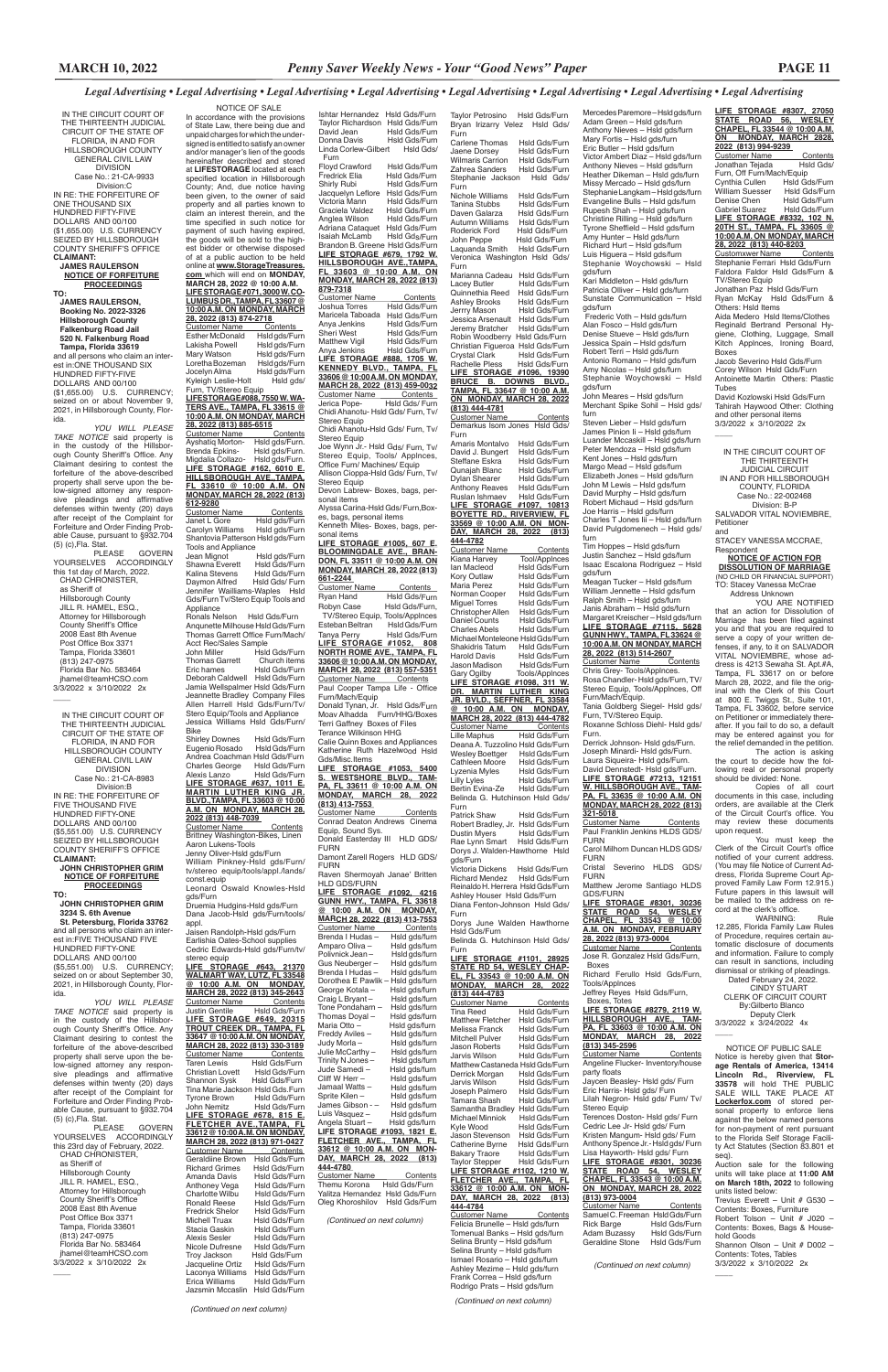Notice of Public Sale Notice is hereby given that the following described vehicles will be sold Per Florida Statutes 713.78 @ **Action Towing Inc of Pasco dba Tatum's Towing & Recovery**, 8629 Bolton Ave., Hudson, FL 34667

**Sale Date and Time: April 1, 2022 at 8:00 AM** Mongoose Bicycle VIN# MFS013F8514 (T22.0220.59544) 2019 Volkswagen Jetta SE VIN# 3VWCB7BU5KM250783 (T22.0220.59547) **Sale Date and Time: April 4, 2022 at 8:00 AM** 2017 Dodge Ram 1500 SLT VIN# 1C6RR7LT9HS728869 (T22.0227.60644) **Action Towing Inc. of Pasco dba: Tatum's Towing & Recovery** Reserves The Right To Bid. All Sales Final at 9:00 AM 03/10/2022 1x

 $\overline{\phantom{a}}$ 

3/10/2022 1X  $\overline{\phantom{a}}$ 

 Owner/Operator 3/10/2022 1X  $\overline{\phantom{a}}$ 

 NOTICE OF PUBLIC SALE **ROCKY'S AUTO SALES & SER-VICES, INC.** gives Notice of Foreclosure of Lien and intent to sell these Vehicles at **11888 S. HWY. 41, LOT 107, GIBSONTON, FL 33534** (Hillsborough County), pursuant to subsection 713.78 of the Florida Statutes. **ROCKY'S AUTO SALES & SERVICES, INC.** Reserves the right to accept or reject any and/or all bids. **SALE DATE: MARCH 31, 2022** 

 NOTICE OF SALE NOTICE IS HEREBY GIVEN that the undersigned intends to sell the personal property described below to enforce a lien imposed on said property under The Florida Self Storage Facility Act Statutes (Section 83.801- 83.809). The undersigned will sell at public sale by competitive bidding on or after **Monday, the 28th day of March, 2022 @ 10:00 AM, with StorageTreasures.com**, said property has been stored and which are located at **SEAPORT STORAGE CHANNELSIDE, 1120 E. Twiggs St., City of Tampa**, County of Hillsborough, State of Florida, the following:<br>Name Unit **Description**<br>Household Kathie **Rojas** 131

**AT 10:00 A.M.** 2011 Volkswagen Routan Silver Vin#2V4RW5DG7BR658424 **SALE DATE: APRIL 1, 2022 AT 10:00 A.M.**

2018 Mitsubishi Outlander Blue Vin# JA4AP3AW3JU012331 2007 Kia Spectra Blue. Vin#KNAFE121175452055 **SALE DATE: APRIL 3, 2022 AT 10:00 A.M.** 2004 Saturn Vue Red Vin# 5GZCZ23D04S844531

Items<br>Daniel Vence 194 Household Items

### **NOTICE UNDER FICTITIOUS NAME LAW PURSUANT TO SECTION 865.09, FLORIDA STATUTES**

Notice is hereby given that the undersigned, desiring to engage in the business under the Fictitious Name of

3/10/2022 x 3/17/2022 2x  $\overline{\phantom{a}}$ 

NOTICE IS HEREBY GIVEN that the undersigned intends to sell the personal property described below to enforce a lien imposed on said property under The Florida Self Storage Facility Act Statutes (Section 83.801- 83.809). The undersigned will sell at public sale by competitive bidding on **Tuesday, MARCH 22, 2022 at 12:00pm with StorageTreasures.com**, said property has been stored and which are located at **STORQUEST on 6207 W. Hillsborough Ave., Tampa, FL 33634, County of Hillsborough, State of Florida**, the following:<br>Name: Unit #: Contents: Name: Unit #: Contents: Terrell Coleman B14 HHG Rod McDonald H12 HHG<br>Lindsev Dolbier CC18 HHG Lindsey Dolbier CC18 HHG<br>Christion Gainer B02 HHG Christion Gainer B02 HHG<br>Jack Scott K18 HHG Jack Scott K18 HHG<br>Ana Rodriguez D27 HHG Ana Rodriguez D27 Purchases must be paid for at the time of purchase in cash or credit card only. All purchased items are sold as is, where is, and must be removed at the time of the sale. Sale is subject to cancellation in the event of settlement between owner and obligated party. Dated this 10th day of March 2022 and the 17th day of March 2022. 3/10/2022 x 3/17/2022 2x  $\overline{\phantom{a}}$ 

## **BARKIN BISKIES**

located at 4639 West Eastwind Drive, Plant City, FL 33566 intends to register the said name with the Division of Corporations of the Florida Department of State, Tallahassee, Florida. Susan Moore

#### **NOTICE UNDER FICTITIOUS NAME LAW PURSUANT TO SECTION 865.09, FLORIDA STATUTES**

Notice is hereby given that the undersigned, desiring to engage in the business under the Fictitious Name of

**TINTA SALON** locat-

 PERSONAL PROPERTY NOTICE IS HEREBY GIVEN that the undersigned intends to sell the personal property described below to enforce a lien imposed on said property under The Florida Self Storage Facility Act Statutes (Section 83.801-83.809). The undersigned will sell by competitive bidding until **Monday, the 28th day of March, 2022, scheduled to end at 11:00 AM**, the following: Kaitlan Trantham A19C Household Goods Bleda Elibeal BU34 Household Goods Dennis H. Gafford BU41 Household Goods Ronald Young U148 Household Goods Roger Funk U155 Household Goods The sale will occur online at **www. StorageTreasure** 

ed at 1318 W. Linebaugh Ave., Tampa, FL 33612 intends to register the said name with the Division of Corporations of the Florida Department of State, Tallahassee, Florida. Nicole Rice Proprietor 3/10/2022 1X

Purchases must be paid for at the time of purchase by cash only. All purchased items are sold as is, where is, and must be removed at the time of the sale. Sale is subject to cancellation in the event of settlement between owner and obligated party.

3/10/2022 x 3/17/2022 2x  $\overline{\phantom{a}}$ 

Dated this 10th day of March, 2022 and 17th day of March, 2022.

### NOTICE OF SALE

 NOTICE OF PUBLIC SALE. Notice is hereby given that the following vehicles will be sold at public auction pursuant to F.S.. 713.78 on the sale dates at the locations below at 9:00 a.m. to satisfy towing and storage charges. 1988 SER SERM1226K788 **Sale Date:04/04/2022 Location: TOWPROS TOWING AND RECOVERY LLC. 2608 S 86TH ST TAMPA, FL 33619** (Hillsborough County) Lienors reserve the right to bid. 3/10/2022 1X  $\overline{\phantom{a}}$ 

 $\overline{\phantom{a}}$ 

**SALE DATE: APRIL 7, 2022 AT 8:00 A.M.** 2014 Nissan Sentra Grey VIN#3N1AB7AP3EL634337 2017 Chevy Silverado White VIN#3GCUKREC7HG340160 **SALE DATE: APRIL 8, 2022 AT 8:00 A.M.** 2011 Nissan Sentra Blue VIN#3N1AB6AP5BL706032 **SALE DATE: APRIL 19, 2022 AT 8:00 A.M.** 2019 Toyota Camry VIN#4T1B11HK6KU690202 3/10/2022 1X  $\overline{\phantom{a}}$ 

NOTICE OF PUBLIC SALE OF

3/10/2022 1X  $\overline{\phantom{a}}$ 

State of Florida. Sale is subject to cancellation in the event of settlement between owner and obligat-

ed party.

 $\overline{\phantom{a}}$ 

Dated on this day, the 10th of March, 2022 and the 17th of

March, 2022.

3/10/2022 x 3/17/2022 2x

NOTICE OF PUBLIC SALE

To satisfy owners lien for rent due in accordance with Florida Statutes, "The Self Storage Facility Act" (sections 83.801-83.809), contents of the leased storage units as well as leased outside storage spaces (individuals identified below) including all personal property consisting of miscellaneous household items, furniture, clothing, boxes, motor vehicles, boats, trailers and other items, will be sold at Public Auction to the highest bidder (or otherwise disposed of) at the following location and time.

> NOTICE OF PUBLIC SALE: **Beba & Nelson Tow Life** gives Notice of Foreclosure of Lien and intent to sell these vehicles on 03/24/2022 08:00 AM at 19007 US-41, Lutz, FL 33549 (Hillsborough County) pursuant to subsection 713.78 of the Florida Statutes. Beba & Nelson Tow Life reserves the right to accept or reject any and/or all bids. VIN#MJ1W4098J69 2002 POLAR 1780 FLAT 3/10/2022 1X  $\overline{\phantom{a}}$

### **SOUTH DALE MABRY SELF STORAGE, 4307 S. DALE MABRY HWY., TAMPA, FL 33611** (Hillsborough County) **SALE DATE: MARCH 25, 2022**

**AT 11:00 A.M.** Tenant Name<br>
Samuel Stultz Unit 7014 Samuel Stultz All units are sold "as-is", and must be paid for in CASH immediately following the Auction. All units advertised may not be available at the time of Auction in the event of Settlement between Owner and obligated party.

 Notice of Public Sale Public Notice is hereby given, that we will sell or otherwise dispose of the contents of the following self-storage units in order to satisfy the delinquent storage lien placed in accordance with the State of Florida Statute 83.806. Unit# Name Contents 438 Jose Torres personal items The public sale will be conducted online @storagetreasures.com at 09:00 am on **Wednesday March 23, 2022 at Plant City Saver Storage, 3010 James L Redman Pkway., Plant City, FL 33563** (Hillsborough County) 3/10/2022 x 3/17/2022 2x

Unit# Name Contents A198 Matt Seligman boxes, furn, totes, fans, office stuff<br>A199 Matt Seligman sporting A199 Matt Seligman

goods, wod, cabinet, totes, boxes, baby stuff A201 Sikaya Mosley HHG.

quest of StorQuest Self Storage. Purchases must be paid for at the time of purchase. All purchased items are sold as is, where is, and must be removed within 72 hours of the sale. The property has been stored at and is located at **StorQuest Self Storage, 5002 S. Manhattan Ave., Tampa, FL 33611**, County of Hillsborough, 2003 Infiniti G35 Vin# JNKCV51E03M009492 2015 Dodge Grand Caravan Vin# 2C4RDGCG7FR717216 2008 Chevy Impala Vin# 2G1WT55K489119060 2006 Dodge Ram 1500 Vin# 1D7HA18N36J109602 2013 Kia Optima Vin# 5XXGM4A74DG225483 **SALE DATE: APRIL 5, 2022 AT 8:00 A.M.** 2004 Saturn Vue Vin# 5GZCZ33D94S808536 **SALE DATE: APRIL 25, 2022 AT 8:00 A.M.** 2020 Dodge Grand Caravan Vin# 2C4RDGCG8LR170470 3/10/2022 1X

 $\overline{\phantom{a}}$ 

 $\overline{\phantom{a}}$ 

 NOTICE OF PUBLIC SALE: **SAFELY TOWING** gives notice that the following vehicles(s) may be sold by public sale at **3617 East Mohawk Avenue, Tampa FL 33610** (Hillsborough County) to satisfy the lien for the amount owed on each vehicle for any recovery, towing, or storage services charges and administrative fees allowed pursuant to Florida statute 713.78. **SALE DATE:MARCH 27, 2022 AT** 

PUBLIC AUCTION Public Notice is hereby given that **ADVANTAGE TRANSPORT**, will sell at PUBLIC AUCTION, free of all prior liens, the following vehicles(s)/vessel(s) that remain, unclaimed in storage, with charges unpaid, pursuant to Florida Statutes, Sec. 713.78, to the highest and best bidder, at **5106 W. INGRAHAM ST., TAMPA, FL 33616 (Hillsborough County) on MARCH 24, 2022 AT 8:00 A.M.** 2007 BMW 3 SERIES VIN#WBAVA37517NL12988 2014 SUZUKI GSX-R 1000 VIN#JS1GT78A1E2100738 2001 TOYOTA CAMRY VIN#JT2BG28K510581012 Terms of the sale are CASH. No checks will be accepted. Seller reserves the right to final bid. ALL SALES ARE FINAL. No refunds will be made. Vehicle(s)/ vessel(s) are sold "AS IS", "WHERE IS", with no guarantees, either expressed or implied. 3/10/2022 1X  $\overline{\phantom{a}}$ 

**8:00 A.M.** VIN#1FAFP40491F146062

2001 FORD **SALE DATE: APRIL 1, 2022 AT** 

**8:00 A.M.** VIN#5YFBURHE7FP217626

2015 TOYT **SALE DATE: APRIL 2, 2022 AT 8:00 A.M.**

VIN#1G2HX5439HW266341 1987 PONT

3/10/2022 1X

 NOTICE OF PUBLIC SALE **STARKS TOWING, LLC** gives Notice of Foreclosure of Lien and intent to sell these vehicles at **7316 S. HOADLEY ST., TAMPA, FL 33616** (Hillsborough County), pursuant to subsection 713.78 of the Florida Statutes. **STARKS TOWING, LLC** reserves the right to accept or reject any and/or all bids.

> NOTICE OF PUBLIC SALE OF PERSONAL PROPERTY

 $\overline{\phantom{a}}$ 

 NOTICE OF PUBLIC SALE Notice is hereby given that the following described vehicles will be sold for towing and storage pursuant to F.S.#713.78. Sale will be held at **SPLIT SECOND TOWING & TRANSPORT, INC.** at the following locations. Dates and time of sale as listed below. **SPLIT SECOND TOWING & TRANS-PORT, INC.** reserves the right to bid.

**AT 7203 E. BROADWAY AVE., TAMPA, FL 33619** (Hillsborough County)

**Sale Date: APRIL 4, 2022 AT 8:00 A.M.**

#### **NOTICE UNDER FICTITIOUS NAME LAW PURSUANT TO SECTION 865.09, FLORIDA STATUTES**

 $\overline{\phantom{a}}$ 

allowed pursuant to Florida statute 713.78. 6712H57018 2002 HOND VIN#1G6KD57Y07U212098 2007 CADI VIN#1J8HH582X7C673412 2007 JEEP VIN#1YVHP80D075M08957 2007 MAZD VIN#1C3LC55R18N221182 2008 CHRY VIN#2T1BURHE8GC583063 2016 TOYT 3/10/2022 1X  $\overline{\phantom{a}}$ 

 $\overline{\phantom{a}}$ 

Notice is hereby given that the undersigned, desiring to engage in the business under the Fictitious Name of

## **KENDRA'S ERRAND**

**SERVICE** located at 30543

Elam Rd., Wesley Chapel, FL 33545 intends to register the said name with the Division of Corporations of the Florida Department of State, Tallahassee, Florida.

 Kendra McKinney Owner 3/10/2022 1X

#### **NOTICE UNDER FICTITIOUS NAME LAW PURSUANT TO SECTION 865.09, FLORIDA STATUTES** Notice is hereby given that the un-

dersigned, desiring to engage in the business under the Fictitious Name of **LUTZ-CARROLLWOOD**

### **SCHOOL OF MUSIC DBA** located at 3959 Van Dyke Rd. Unit

206, Lutz, FL 33558 intends to register the said name with the Division of Corporations of the Florida Department of State, Tallahassee, Florida. John F. Kolbrich

President

 NOTICE OF PUBLIC SALE Pursuant to the Florida Self-Storage Facility Act, notice is hereby given that **SS Gibsonton, LLC d/b/a Simply Self Storage 12704 US Highway 41 S, Gibsonton, FL 33534** will sell at public auction the personal property in the below listed occupants' leased spaces to satisfy the owner's lien. The personal property stored therein by the following occupants may include but is not limited to general household, office and personal items, furniture, boxes, clothes, and appliances. The unit(s) will be sold at public auction through online auction services of **www. storagetreasures.com with bids opening at 12:00PM on March 21, 2022 and closing at 12:00PM on March 28, 2022**

Unit 05015 Shelly VanHorn Unit 03197 Stephanie Herrick Unit<br>02204 Stephanie Herrick Unit Stephanie Herrick Unit 03128 Joan Uzzi Unit 02157 Adam Cobb Unit 03245 Brandon Mouchett Unit 03257 Rilanta Brown Unit 08012 Ivy McQueen Unit 03215 Kenny Close 3/10/2022 x 3/17/2022 2x

 $\overline{\phantom{a}}$ 

 NOTICE OF PUBLIC SALE Notice is hereby given that on 3/24/2022 at 10:30 am, the following mobile home will be sold at public auction pursuant to F.S. at pashs addition parsaant to Last Tenants: MARGARET RUTH VANKIRK, KELLY VANKIRK and all unknown parties beneficiaries heirs. Sale to be at ORANGE-WOOD LAKES MOBILE HOME COMMUNITY INC, 7850 OLD-FIELD RD., NEW PORT RICHEY, FL 34653 (Pasco County). 727- 842-6255. 3/10/2022 x 3/17/2022 2x

 $\overline{\phantom{a}}$ 

 $\overline{\phantom{a}}$ 

 NOTICE OF PUBLIC SALE Notice is hereby given that the following vehicles will be sold at public auction pursuant to F.S. 713.585 on the sale dates at the locations below at 9:00 a.m. to satisfy labor and storage charges. 2007 HD 1HD1BW5177Y023904

Total Lien: \$6244.50 Sale Date:04/11/2022 **Location: JAY AUTO REPAIR INC.**

**6326 N ARMENIA AVE. TAMPA, FL 33604 (813) 876-1425** Pursuant to F.S. 713.585 the cash

amount per vehicle would be sufficient to redeem that vehicle from the lienor. Any interested party has a right to a hearing prior to the sale by filing a demand for the hearing with the Clerk of the Circuit Court in HILLSBOROUGH and mailing copies of the same to all owners and lienors. The owner/lienholder has a right to recover possession of the vehicle by posting bond pursuant to F.S. 559.917 and if sold

any proceeds remaining from the sale will be deposited with the Clerk of Circuit Court for disposition. 3/10/2022 1X

 $\overline{\phantom{a}}$ 

 NOTICE OF LIEN SALE NOTICE IS HEREBY GIVEN that the undersigned intends to sell the personal property described below to enforce a lien imposed on said property under The Florida Self Storage Facility Act Statutes (Section 83.801-83.809).

The property contained in the storage unit at **Discount Mini Storage of Tampa, 6500 N. 56th St. Tampa, FL 33610** (Hillsborough County) will be sold or otherwise disposed of at **STORAGETREA-SURES.COM** on **March 29, 2022 at 11:00AM** or thereafter: **DISCOUNT MINI STORAGE, 6500 N. 56TH ST., TAMPA, FL. 33610** (Hillsborough County)<br>Unit# Name Contents

furn, boxes

B119 Louisanna Green totes, boxes, clothes, laundry basket C228 Rickea Ligons HHG,

furn, boxes Purchases must be paid for at the time of purchase in CASH ONLY plus \$100 deposit. All purchased items are sold as is, where is, and must be removed within 72 hours of sale. Sale is subject to cancellation in the event of settlement between owner and obligated party. You must present Identification. 3/10/2022 x 3/17/2022 2x

 $\overline{\phantom{a}}$ 

 NOTICE OF PUBLIC SALE Notice is hereby given that **Ranch Oaks Estates & Mini Storage** intends to sell at public sale the personal property described below to enforce a lien imposed on said property under the Florida Self Storage Facility Act., Statutes (section 83.80-83.809). The owner will sell at public sale on or after **March 25th, 2022 at 10:00 am on premises at 11940 N. US HWY 301, Thonotosassa, FL 33592**  the following units said to contain household items: Unit #16 - Paul Zwicke

Unit #38 - Wanda Cannon Unit #89 - Zelda Pitts

The sale may be canceled in the event of settlement. Should it be impossible to dispose of goods on the day of the sale, the sale will be continued on such succeeding sale days thereafter as may be necessary to be completed. Dated 03/10/2022 x 03/17/2022 2x

 $\overline{\phantom{a}}$ 

 NOTICE OF PUBLIC SALE: **LAST CALL AUTO GROUP LLC**  gives notice that the following vehicles(s) may be sold by public sale at **11008 S US HIGHWAY 41, GIBSONTON, FL 33534** (Hillsborough County) to satisfy the lien for the amount owed on each vehicle for any recovery, towing, or storage services charges and administrative fees allowed pursuant to Florida statute 713.78. **SALE DATE: MARCH 22, 2022 AT 8:00 A.M.** VIN#4A3AL25F18E037445 2008 MIT **SALE DATE: MARCH 25, 2022 AT 8:00 A.M.** VIN#5N1AT2MT8JC749135 2018 NISS 3/10/2022 1X

 NOTICE OF PUBLIC SALE: **PORT TAMPA AUTO BODY** gives Notice of Foreclosure of Lien and intent to sell these vehicles on **MARCH 24, 2022 AT 08:00 am at 7219 South O'Brien Street, Tampa, FL 33616-1923** (Hillsborough County), pursuant to subsection 713.78 of the Florida Statutes. PORT TAMPA AUTO BODY reserves the right to accept or reject any and/ or all bids. 2011 HONDA ACCORD VIN#1HGCP2F30BA020155 3/10/2022 1X

NOTICE IS HEREBY GIVEN that the undersigned intends to sell the personal property described below to enforce a lien imposed on said property under The Florida Self Storage Facility Act Statutes (Section 83.801- 83.809). The undersigned will sell by competitive bidding until Monday, the **28th day of, March, 2022, scheduled to end at 12:00 PM**, the following:

Gaskin, Derrick Donteau Unit D127 Household Goods Hall, Peter Unit E205 Household

Goods The sale will occur online at **www.**

**StorageTreasures.com** at the request of StorQuest Self Storage. Purchases must be paid for at the time of purchase. All purchased items are sold as is, where is, and must be removed within 72 hours of the sale. The property has been stored at and is located at **StorQuest Self Storage, 3820 W. Fair Oaks Ave., Tampa FL 33611, County of Hillsborough, State of Florida**. Sale is subject to cancellation in the event of settlement between owner and obligated party.

Dated on this day, the 10th of March, 2022 and the 17th of March, 2022. 3/10/2022 x 3/17/2022 2x

 $\overline{\phantom{a}}$ 

#### NOTICE OF SALE NOTICE IS HEREBY

GIVEN that the undersigned intends to sell the personal property described below to enforce a lien imposed on said property under The Florida Self Storage Facility Act Statutes (Section 83.801- 83.809).

The undersigned will be sold at public sale by com-petitive bidding on **Wednesday, March 30, 2022 at 12:00 pm** with **StorageTreasures.com**, said property has been stored and which are located at **STORQUEST on 2135 Gunn Hwy., Odessa, FL 33556 County of Pasco**, State of Florida, the following:

NAME: UNIT #: CONTENTS: Alejandro Garcia C018 Purchases must be paid for at the time of purchase in cash or credit card only. All purchased items are sold as is, where is, and must be removed at the time of the sale. Sale is subject to cancellation in the event of settlement between owner and obligated party.

Dated this 10th day of March 2022 and the 17th day of March 2022. 3/10/2022 x 3/17/2022 2x

 $\overline{\phantom{a}}$ 

 NOTICE OF PUBLIC SALE: **E & S PAINT & BODY SHOP** gives notice that on 04/04/2022 at 09:00 AM the following vehicles(s) may be sold by public sale at **5002 N. 22ND STREET, TAMPA, FL 33610** (Hillsborough County) to satisfy the lien for the amount owed on each vehicle for any recovery, towing, or storage services

charges and administrative fees

*The friend in my adversity I shall always cherish most. I can better trust those who helped to relieve the gloom of my dark hours than those who are so ready to enjoy with me the sunshine of my prosperity. Ulysses S. Grant*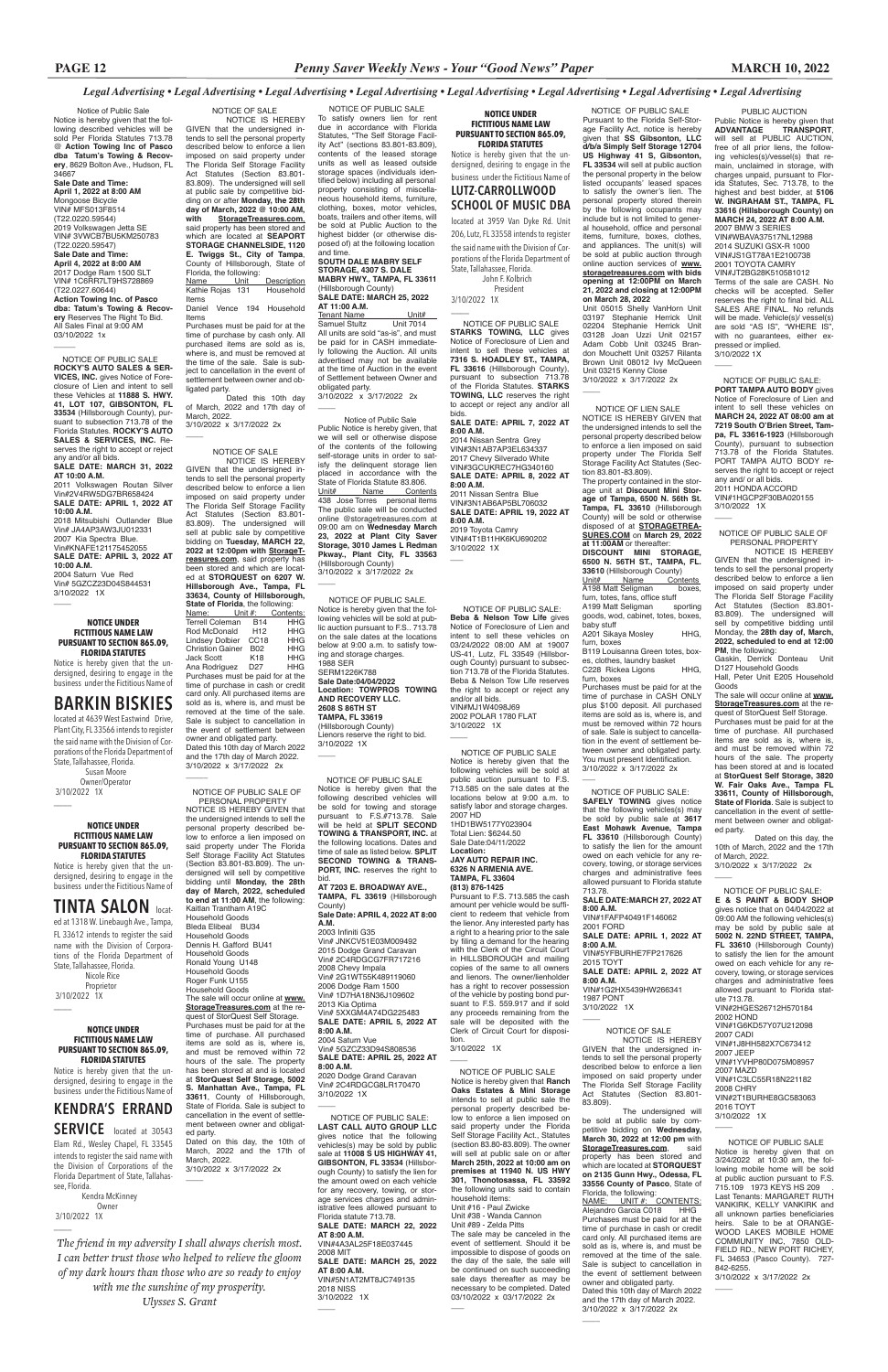### **MARCH 10, 2022** *Penny Saver Weekly News - Your "Good News" Paper* **PAGE 13**

 NOTICE OF PUBLIC SALE Notice of Public Sale of the contents of the following storage units located at **Gandy Mini Storage, 5024 S. Manhattan Ave., Tampa, FL 33611**. The sale will be on Tuesday, MARCH 29, 2022 at 11:00 A.M. Units contain household goods.<br>Unit # Unit  $\frac{H}{H}$  Tenant Name<br>C209 William Russel

*Legal Advertising • Legal Advertising • Legal Advertising • Legal Advertising • Legal Advertising • Legal Advertising • Legal Advertising • Legal Advertising*

C209 William Russel<br>E345 Kevia Jackson E345 Kevia Jackson<br>G479 Bobby Hill G479 Bobby Hill Sale being held to satisfy landlords' lien. Seller reserves the right to reject any/all bids and to withdraw any unit from sale. Cash only. Contents to be removed within 24 hours.

Unless such certificate shall be redeemed according to law, the property described in such certificate<br>shall be sold to the highest bidder on<br>(4/21/2022) online via the internet at <u>www.</u>

3/10/2022 x 3/17/2022 2x

 $\overline{\phantom{a}}$ 

### **NOTICE OF APPLICATION**

 Deputy Clerk If you are a person with a disability who needs any accommodation in order to participate in this proceeding, you are entitled, at no cost to you, to the provision of certain assistance. Please contact the Clerk's ADA Coordinator, 601 E. Kennedy Blvd., Tampa, Florida, (813) 276-8100 extension 4205, two working days prior to the date the service is needed; if you are hearing or voice impaired, call 711. 3/10/2021 x 3/31/2021 4x  $\overline{\phantom{a}}$ 

**FOR TAX DEED** The holder of the following tax certificates has filed the certificates for a tax deed to be issued. The certificate numbers and years of issuance, the description of the property, and the names in which it was assessed are: Folio No. 187184.0000

 File No. 2022-282 Certificate No.: 2019 / 17990 Year of Issuance: 2019 Description of Property: KNOWLES N 24 FT OF LOT 1 AND S 20.5 FT OF LOT 2 BLOCK 6 PLAT BK / PG : 1 / 12 SEC - TWP - RGE : 07 - 29 - 19

#### **SUBJECT TO ALL OUTSTANDING TAXES**

### . . . . . .<br>lame(s) in which assessed

**GUERRAN ALLY**

All of said property being in the County of Hillsborough, State of Florida.

#### hillsborough.realtaxdeed.com. Dated this 4th day of March,

2022. CINDY STUART

 Clerk of the Circuit Court Hillsborough County, Florida Signature by:Carolina Muniz,

 File No. 2022-288 Certificate No.: 2019 / 16694 Year of Issuance: 2019 Description of Property: MANOR HEIGHTS W 15 FT OF LOT 18 AND LOT 19 BLOCK

## **NOTICE OF APPLICATION FOR TAX DEED**

The holder of the following tax certificates has filed the certificates for a tax deed to be issued. The certificate numbers and years of issuance, the description of the property, and the names in which it was assessed are: Folio No. 010000.0100

 File No. 2022-284 Certificate No.: 2019 / 1159 Year of Issuance: 2019 Description of Property: CANAL SHORES SUBDIVISION LOT 27 BLOCK 2 PLAT BK / PG : 31 / 91 SEC - TWP - RGE : 01 - 29 - 17 **SUBJECT TO ALL OUTSTANDING TAXES**

Name(s) in which assessed:

#### **MAXIMO ANDRES GIL YOLEXY M PEREZ NAPOLES**

All of said property being in the County of Hillsborough, State of Florida.

Unless such certificate shall be redeemed according to law, the property described in such certificate shall be sold to the highest bidder on (4/21/2022) online via the internet at www. hillsborough.realtaxdeed.com. Dated this 4th day of March,

If you are a person with a disability who needs any accommodation in order to participate in this proceeding, you are entitled, at no cost to you, to the provision of certain assistance. Please contact the Clerk's ADA Coordinator, 601 E. Kennedy Blvd., Tampa, Florida, (813) 276-8100 extension 4205, two working days prior to the date the service is needed; if you are hearing or voice impaired, call 711. 3/10/2021 x 3/31/2021 4x  $\overline{\phantom{a}}$ 

2022.

 $\overline{\phantom{a}}$ 

 CINDY STUART Clerk of the Circuit Court Hillsborough County, Florida Signature by:Carolina Muniz,

 Deputy Clerk If you are a person with a disability who needs any accommodation in order to participate in this proceeding, you are entitled, at no cost to you, to the provision of certain assistance. Please contact the Clerk's ADA Coordinator, 601 E. Kennedy Blvd., Tampa, Florida, (813) 276-8100 extension 4205, two working days prior to the date the service is needed; if you are hearing or voice impaired, call 711. 3/10/2021 x 3/31/2021 4x

**FOR TAX DEED**<br>The holder of the following tax certificates has filed the certificates for a tax deed to be issued. The certificate numbers and years of issuance, the description of the property, and the names in which it was assessed are: Folio No. 023288.1504 File No. 2022-291 Certificate No.: 2019 / 2231 Year of Issuance: 2019 Description of Property: CARROLLWOOD SUBDIVISION UNIT NO 22 B LOT 2 BLOCK 30 PLAT BK / PG : 43 / 72 SEC - TWP - RGE : 15 - 28 - 18 **SUBJECT TO ALL OUTSTANDING TAXES** Name(s) in which assessed: **BRENDA LEE BEY/TRUST Schefflera Rd. Land Trust #3322, dated June 7, 2021 Ivan T. Lenoir II, P.A., Trustee**

#### **NOTICE OF APPLICATION FOR TAX DEED**

The holder of the following tax certificates has filed the certificates for a tax deed to be issued. The certificate numbers and years of issuance, the description of the property, and the names in which it was assessed are: Folio No. 170492.0000

## PLAT BK / PG : 12 / 86 SEC - TWP - RGE : 31 - 28 - 19 **SUBJECT TO ALL OUTSTANDING TAXES**

## Name(s) in which assessed: **FRANCIS DRAKE**

All of said property being in the County of Hillsborough, State of Florida.

Unless such certificate shall be redeemed according to law, the property described in such certificate shall be sold to the highest bidder on (4/21/2022) online via the internet at www. hillsborough.realtaxdeed.com.

Dated this 4th day of March, 2022.

> Dated this 4th day of March, CINDY STUART

 Clerk of the Circuit Court Hillsborough County, Florida Signature by:Carolina Muniz,

 CINDY STUART Clerk of the Circuit Court Hillsborough County, Florida Signature by:Carolina Muniz,

The holder of the following tax certificates has filed the certificates for a tax deed to be issued. The certificate numbers and years of issuance, the description of the property, and the names in which it was assessed are: Folio No. 033709.0000 File No. 2022-294 Certificate No.: 2019 / 3203 Year of Issuance: 2019 Description of Property: LIVINGSTON ACRES LOT 48 LESS N 165.20 FT OF E 659.20 FT AND LESS<br>W 645.53 FT

 Deputy Clerk If you are a person with a disability who needs any accommodation in order to participate in this proceeding, you are entitled, at no cost to you, to the provision of certain assistance. Please contact the Clerk's ADA Coordinator, 601 E. Kennedy Blvd., Tampa, Florida, (813) 276-8100 extension 4205, two working days prior to the date the service is needed; if you are hearing or voice impaired, call 711. 3/10/2021 x 3/31/2021 4x

 $\overline{\phantom{a}}$ 

**NOTICE OF APPLICATION FOR TAX DEED** The holder of the following tax certificates has filed the certificates for a tax deed to be issued. The certificate numbers and

> Signature by:Carolina Muniz, Deputy Clerk If you are a person with a disability who needs any accommodation in order to participate in this proceeding, you are entitled, at no cost to you, to the provision of certain assistance. Please contact the Clerk's ADA Coordinator, 601 E. Kennedy Blvd., Tampa, Florida, (813) 276-8100 extension 4205, two working days prior to the date the service is needed; if you are hearing or voice impaired, call 711. 3/10/2021 x 3/31/2021 4x  $\overline{\phantom{a}}$

years of issuance, the description of the property, and the names in which it was assessed are: Folio No. 017457.0000 File No. 2022-289 Certificate No.: 2019 / 1781 Year of Issuance: 2019

Description of Property: W 140 FT OF N 125 FT OF S 600 FT OF GOV LOT 2 LESS HWY LESS ADD'L R/W BEG AT SW COR OF SD TRACT RUN N 15 FT S 31 DEG 13 MIN 30 SEC E 17.70 FT & W 9 FT TO POB SEC - TWP - RGE : 01 - 28 - 18 **SUBJECT TO ALL OUTSTANDING TAXES**

Name(s) in which assessed: **14401 N FLORIDA AVE LLC**

All of said property being in the County of Hillsborough, State of Florida.

> **FOR TAX DEED**<br>The holder of the following tax certificates<br>has filed the certificates for a tax deed to be issued. The certificate numbers and years of issuance, the description of the property, and the names in which it was assessed are: Folio No. 034873.7368 File No. 2022-276 Certificate No.: 2019 / 3569 Year of Issuance: 2019 Description of Property: THE OAKS UNIT 1 A CONDOMINIUM FLOOR 2 UNIT 216 BLDG A 1.4656% UN-DIV SHARE OF COMMON ELEMENTS SURPLUS AND EXPENSES PLAT BK / PG : 2 / 47 SEC - TWP - RGE : 04 - 28 - 19 **SUBJECT TO ALL OUTSTANDING TAXES** Name(s) in which assessed:

Unless such certificate shall be redeemed according to law, the property described in such certificate shall be sold to the highest bidder on (4/21/2022) online via the internet at www. hillsborough.realtaxdeed.com. Dated this 4th day of March,

2022. CINDY STUART Clerk of the Circuit Court Hillsborough County, Florida Signature by:Carolina Muniz, Deputy Clerk

### **NOTICE OF APPLICATION**

realtaxdeed.com. Dated this 4th day of March, 2022. CINDY STUART Clerk of the Circuit Court Hillsborough County, Florida Signature by:Carolina Muniz, Deputy Clerk

All of said property being in the County of Hillsborough, State of Florida.

Unless such certificate shall be redeemed according to law, the property described in such certificate shall be sold to the highest bidder on<br>(4/21/2022) online viatheinternetat<u>www.</u><br>hillsborough.realtaxdeed.com. Dated this 4th day of March,

(4/21/2022) online via the internet at <u>www.</u><br>hillsborough.realtaxdeed.com. Dated this 4th day of March, 2022. CINDY STUART Clerk of the Circuit Court Hillsborough County, Florida

2022. CINDY STUART Clerk of the Circuit Court Hillsborough County, Florida Signature by:Carolina Muniz,

 Deputy Clerk If you are a person with a disability who needs any accommodation in order to participate in this proceeding, you are entitled, at no cost to you, to the provision of certain assistance. Please contact the Clerk's ADA Coordinator, 601 E. Kennedy Blvd., Tampa, Florida, (813) 276-8100 extension 4205, two working days prior to the date the service is needed; if you are hearing or voice impaired, call 711. 3/10/2021 x 3/31/2021 4x

 File No. 2022-280 Certificate No.: 2019 / 8110 Year of Issuance: 2019 Description of Property: LAZY LANE ESTATES LOT 15 BLOCK 5 PLAT BK / PG : 45 / 75 SEC - TWP - RGE : 11 - 29 - 20 **SUBJECT TO ALL OUTSTANDING TAXES** Name(s) in which assessed

## **NOTICE OF APPLICATION FOR TAX DEED**

 $\overline{\phantom{a}}$ 

The holder of the following tax certificates has filed the certificates for a tax deed to be issued. The certificate numbers and years of issuance, the description of the property, and the names in which it was assessed are: Folio No. 030262.0000

 File No. 2022-292 Certificate No.: 2019 / 2860 Year of Issuance: 2019

Description of Property: PINE CREST VILLA ADDITION NO 5 S 10 FT OF LOT 413 AND LOT 414 BLOCK S PLAT BK / PG : 21 / 31 SEC - TWP - RGE : 33 - 28 - 18 **SUBJECT TO ALL OUTSTANDING TAXES** Name(s) in which assessed:

**FOR TAX DEED**<br>The holder of the following tax certificates has filed the certificates for a tax deed to be issued. The certificate numbers and years of issuance, the description of the property, and the names in which it was assessed are: Folio No. 095299.0000 File No. 2022-281

 $\overline{\phantom{a}}$ 

**MARY JANE HOLMES**

All of said property being in the County of Hillsborough, State of Florida.

Unless such certificate shall be redeemed according to law, the property described in such certificate shall be sold to the highest bidder on (4/21/2022) online via the internet at www. hillsborough.realtaxdeed.com.

Dated this 4th day of March, 2022 CINDY STUART Clerk of the Circuit Court Hillsborough County, Florida

2022.

 $\overline{\phantom{a}}$ 

 Deputy Clerk If you are a person with a disability who

 NOTICE OF PUBLIC SALE Notice is hereby given that the following described vehicles will be sold for towing and storage pursuant to F.S.#713.78. Sale will be held at **EXPRESS TOWING & RECOVERY, 2116 Jelane DRIVE, Valrico, FL 33594** (Hillsborough County). Dates and time of sale as listed below. EXPRESS TOWING & RECOVERY reserves the right to bid. **SALE DATE: MARCH 22, 2022 AT 8:00 A.M.** 2016 MITS UT VIN#JA4AP3AU1GZ044558 **SALE DATE: MARCH 26, 2022 AT 8:00 A.M.** 2003 BMW CONV VIN#4USBT53413LT22851 **SALE DATE: MARCH 27, 2022 AT 8:00 A.M.** 2019 KAWK MC VIN#JKBZXVF1XKA000090 3/10/2022 1X  $\overline{\phantom{a}}$ 

needs any accommodation in order to participate in this proceeding, you are entitled, at no cost to you, to the provision of certain assistance. Please contact the Clerk's ADA Coordinator, 601 E. Kennedy Blvd., Tampa, Florida, (813) 276-8100 extension 4205, two working days prior to the date the service is needed; if you are hearing or voice impaired, call 711. 3/10/2021 x 3/31/2021 4x

 NOTICE OF PUBLIC SALE: **RELIANCE TOWING, LLC** gives notice that on 03/28/2022 at 10:00 AM the following vehicles(s) may be sold by public sale at **13849 U.S. HIGHWAY 98 BYP, DADE CITY, FL 33525** (Pasco County) to satisfy the lien for the amount owed on each vehicle for any recovery, towing, or storage services charges and administrative fees allowed pursuant to Florida statute 713.78. 2007 CHRYSLER VIN#1C3LC56K77N510891 3/10/2022 1X  $\overline{\phantom{a}}$ 

**NOTICE OF APPLICATION FOR TAX DEED**

W 645.53 FT PLAT BK / PG : 28 / 4 SEC - TWP - RGE : 29 - 27 - 19 **SUBJECT TO ALL OUTSTANDING TAXES** Name(s) in which assessed:

**NORTH TERRACE CHURCH OF CHRIST**

**Luke Chandler** 

**Royce Chandler David Lopez**

 NOTICE OF PUBLIC SALE Notice is hereby given that on MARCH 25, 2022 at 8:00AM the following vehicles will be sold for towing and storage charges: 2008 DODGE CHARGER VIN#2B3KA43R08H150612 2005 TOYOTA CAMRY VIN#4T1BE32KX5U525556 Sale to be held at AUTOMOTIVE TOWING, 4816 N. CORTEZ AVE., TAMPA, FL 33614 (Hillsborough County). AUTOMOTIVE TOWING reserves the right to bid. 3/10/2022 1X  $\overline{\phantom{a}}$ 

**Mike Matthews, Trustee Phil Duren**

All of said property being in the County of Hillsborough, State of Florida.

Unless such certificate shall be redeemed according to law, the prop-erty described in such certificate shall be sold to the highest bidder on (4/21/2022) online via the internet at www.hillsborough. realtaxdeed.com. Dated this 4th day of March, 2022.

 CINDY STUART Clerk of the Circuit Court Hillsborough County, Florida

> Sale is subject to cancellation in the event of settlement between owner and obligated party. Dated this 10th day of March 2022 and the 17th day of March 2022. 3/10/2022 x 3/17/2022 2x

 $\overline{\phantom{a}}$ 

3/10/2022 1X  $\overline{\phantom{a}}$ 

## **NOTICE OF APPLICATION**

VIN: ZACCJABT2GPD84701 Year: 2016 Make: Jeep Model: Renegade

 NOTICE OF PUBLIC SALE Notice is hereby given that on 03/28/2022 11:00 AM, the following Personal Property will be sold at public auction pursuant to F.S.715.109: 1980 SATI VIN# GDWSGA43794753 Last Known Tenants: Timothy Good & Laurie Cohen Sale to be held at: Bedrock Little Manatee, LLC 1177 Primrose Peak Drive Ruskin, FL 33570 (Hillsborough County) (813) 906-5310 3/10/2022 x 3/17/2022 2x  $\overline{\phantom{a}}$ 

**NISR LLC** All of said property being in the County of Hillsborough, State of

Florida. Unless such certificate shall

be redeemed according to law, the prop-erty described in such certificate shall be sold to the highest bidder on (4/21/2022) online via the internet at www.hillsborough.

realtaxdeed.com. Dated this 4th day of March, 2022. CINDY STUART

 Clerk of the Circuit Court Hillsborough County, Florida Signature by:Carolina Muniz,

 Deputy Clerk If you are a person with a disability who needs any accommodation in order to participate in this proceeding, you are entitled, at no cost to you, to the provision of certain assistance. Please contact the Clerk's ADA Coordinator, 601 E. Kennedy Blvd., Tampa, Florida, (813) 276-8100 extension 4205, two working days prior to the date the service is needed; if you are hearing or voice impaired, call 711. 3/10/2021 x 3/31/2021 4x

## **NOTICE OF APPLICATION FOR TAX DEED**

The holder of the following tax certificates has filed the certificates for a tax deed to be issued. The certificate numbers and years of issuance, the description of the property, and the names in which it was assessed are:

Folio No. 040376.2494

 $\overline{\phantom{a}}$ 

 File No. 2022-278 Certificate No.: 2019 / 4841 Year of Issuance: 2019 Description of Property: WEXFORD TOWNHOMES LOT 5 BLOCK 35 PLAT BK / PG : 108 / 121 SEC - TWP - RGE : 36 - 28 - 19 **SUBJECT TO ALL OUTSTANDING TAXES** Name(s) in which assessed:

**TOWNHOMES AT WEXFORD OWNERS ASSOC INC**

All of said property being in the County of Hillsborough, State of Florida.

Unless such certificate shall be redeemed according to law, the prop-erty described in such certificate shall be sold to the highest bidder on (4/21/2022) online via the internet at www.hillsborough.

If you are a person with a disability who needs any accommodation in order to participate in this proceeding, you are entitled, at no cost to you, to the provision of certain assistance. Please contact the Clerk's ADA Coordinator, 601 E. Kennedy Blvd., Tampa, Florida, (813) 276-8100 extension 4205, two working days prior to the date the service is needed; if you are hearing or voice impaired, call 711. 3/10/2021 x 3/31/2021 4x

 $\overline{\phantom{a}}$ 

**NOTICE OF APPLICATION FOR TAX DEED** The holder of the following tax certificates has filed the certificates for a tax deed to be issued. The certificate numbers and years of issuance, the description of the

property, and the names in which it was assessed are: Folio No.043735.0000 File No. 2022-279 Certificate No.: 2019 / 5155 Year of Issuance: 2019 Description of Property: PALM RIVER TERRACE UNIT NO 1 LOTS 15 TO 18 INCL AND E 25 FT OF VACATED RD ABUTTING ON W LOT 15 PLAT BK / PG : 20 / 29 SEC - TWP - RGE : 22 - 29 - 19 **SUBJECT TO ALL OUTSTANDING TAXES** Name(s) in which assessed:

**FERRY HOLDINGS LLC** All of said property being in the County of Hillsborough, State of

Florida. Unless such certificate shall be redeemed according to law, the property described in such certificate shall be sold to the highest bidder on

 Signature by:Carolina Muniz, Deputy Clerk If you are a person with a disability who needs any accommodation in order to participate in this proceeding, you are entitled, at no cost to you, to the provision of certain assistance. Please contact the Clerk's ADA Coordinator, 601 E. Kennedy Blvd., Tampa, Florida, (813) 276-8100 extension 4205, two working days prior to the date the service is needed; if you are hearing or voice impaired, call 711. 3/10/2021 x 3/31/2021 4x

## **NOTICE OF APPLICATION FOR TAX DEED**

 $\overline{\phantom{a}}$ 

### The holder of the following tax certificates has filed the certificates for a tax deed to be issued. The certificate numbers and years of issuance, the description of the property, and the names in which it was assessed are: Folio No. 0663826206

**FREDERICK KENNETH MARTIN** All of said property being in the County of Hillsborough, State of

Florida. Unless such certificate shall be redeemed according to law, the property described in such certificate shall be sold to the highest bidder on (4/21/2022) online via the internet at www.

hillsborough.realtaxdeed.com. Dated this 4th day of March, 2022. CINDY STUART Clerk of the Circuit Court Hillsborough County, Florida Signature by:Carolina Muniz,

 Deputy Clerk If you are a person with a disability who needs any accommodation in order to participate in this proceeding, you are entitled, at no cost to you, to the provision of certain assistance. Please contact the Clerk's ADA Coordinator, 601 E. Kennedy Blvd., Tampa, Florida, (813) 276-8100 extension 4205, two working days prior to the date the service is needed; if you are hearing or voice impaired, call 711. 3/10/2021 x 3/31/2021 4x

### **NOTICE OF APPLICATION**

 Certificate No.: 2019 / 12074 Year of Issuance: 2019 Description of Property: BALINCORT HEIGHTS LOT 6 BLOCK 1 PLAT BK / PG : 32 / 77 SEC - TWP - RGE : 13 - 28 - 18 **SUBJECT TO ALL OUTSTANDING** 

### **TAXES**

#### Name(s) in which assessed: **FRANK WATSON JR DARLA R WATSON**

All of said property being in the County of Hillsborough, State of Florida.

Unless such certificate shall be redeemed according to law, the property described in such certificate shall be sold to the highest bidder on (4/21/2022) online via the internet at www. hillsborough.realtaxdeed.com.

 Signature by:Carolina Muniz, Deputy Clerk If you are a person with a disability who needs any accommodation in order to participate in this proceeding, you are entitled, at no cost to you, to the provision of certain assistance. Please contact the Clerk's ADA Coordinator, 601 E. Kennedy Blvd., Tampa, Florida, (813) 276-8100 extension 4205, two working days prior

to the date the service is needed; if you are hearing or voice impaired, call 711. 3/10/2021 x 3/31/2021 4x

 $\overline{\phantom{a}}$ 

#### **NOTICE UNDER FICTITIOUS NAME LAW PURSUANT TO SECTION 865.09, FLORIDA STATUTES**

Notice is hereby given that the undersigned, desiring to engage in the business under the Fictitious Name of

## **Bonner HandyLite Services** located at 1410 W.

Sligh Ave., Tampa, FL 33604 intends to register the said name with the Division of Corporations of the Florida Department of State, Tallahassee, Florida. Debra Bonner

 Owner 3/10/2022 1X

 $\overline{\phantom{a}}$ 

### **Legal Notice- Found Items**

1757189-1 Husqvarna Leaf Blower N 10th St/E Wilma St

1757340-1 Taser Pulse W/Spent Cartridge Tennis Court Circle

1757427-1 Mongoose Bicycle N Oregon Ave

1757533-1 Black Tablet W Hillsborough Ave

1756933-1 Kulana Bicycle N Alaska St 1757633-1 US Currency Midtown Drive 1757828-1 US Currency

Amberly Dr/Bruce B Down Blvd

1758534-1 Schwinn Bicycle N Ola Ave 1758625-1 US Currency S Nebraska Ave

Contact E. Honrada-Stacy at the Tampa Police Department, 813- 276- 3277. If unclaimed, the property will be retained and used by

the City of Tampa. 3/10/2022 x 3/17/2022 2x

 $\overline{\phantom{a}}$ 

 NOTICE OF SALE NOTICE IS HEREBY GIVEN that the undersigned intends to sell the personal property described below to enforce a lien imposed on said property under The Florida Self Storage Facility Act Statutes (Section 83.801- 83.809).

The undersigned will be sold at public sale by competitive bidding on **Monday, March 28, 2022 at 12:00 pm with StorageTreasures.com**, said property has been stored and which are located at **STORQUEST on 2135 Gunn Hwy. Odessa, FL 33556 County of Pasco, State of Florida**, the following: NAME: UNIT #: CONTENTS: Chelsea Armbrister F032 HHG Purchases must be paid for at the time of purchase in cash or credit card only. All purchased items are sold as is, where is, and must be removed at the time of the sale.

 NOTICE OF PUBLIC SALE Notice is hereby given that the following described vehicle will be sold for towing and storage pursuant to F.S.#713.78. Sale will be held at **DENNINGS TOWING, INC.**, **4401 N. FLORIDA AVE., Tampa, FL 33603** (Hillsborough County). Date and time of sale as listed below. **DENNINGS TOW-ING, INC.** reserves the right to bid. **SALE DATE: MARCH 28, 2022** 

**AT 8:00 A.M.** 2008 MAZDA MAZDA6\* VIN#1YVHP80CX85M46656

 NOTICE OF PUBLIC SALE: **DTS TOWING AND RECOVERY**  gives Notice of Foreclosure of Lien and intent to sell these vehicles at **1901 W. ST. JOSEPH ST., TAMPA, FL 33607** (Hillsborough County), pursuant to subsection 713.78 of the Florida Statutes. **DTS TOWING AND RECOVERY**  reserves the right to accept or reject any and/or all bids. **SALE DATE: MARCH 26, 2022** 

**AT 8:00 A.M.**

**SALE DATE:MARCH 28, 2022** 

**AT 8:00 A.M.**

 $\overline{\phantom{a}}$ 

VIN: JTHBN30F510037478

Year: 2001 Make: Lexus Model: LS 430 **SALE DATE: MARCH 29, 2022 AT 8:00 A.M.** VIN: 1FMPU13525LA72626 Year: 2005 Make: Ford Model: Expedition **SALE DATE: APRIL 2, 2022 AT 8:00 A.M.** VIN: 1C3CCBBG8CN258398 Year: 2012 Make: Chrysler Model: 200 VIN: 1GNDM19W5XB203829 Year: 1999 Make: GMC

Model: Astrovan 3/10/2022 1X

*\* \*\* \**

*One loyal friend is* 

*worth ten thousand* 

*relatives.*

*Euripides*